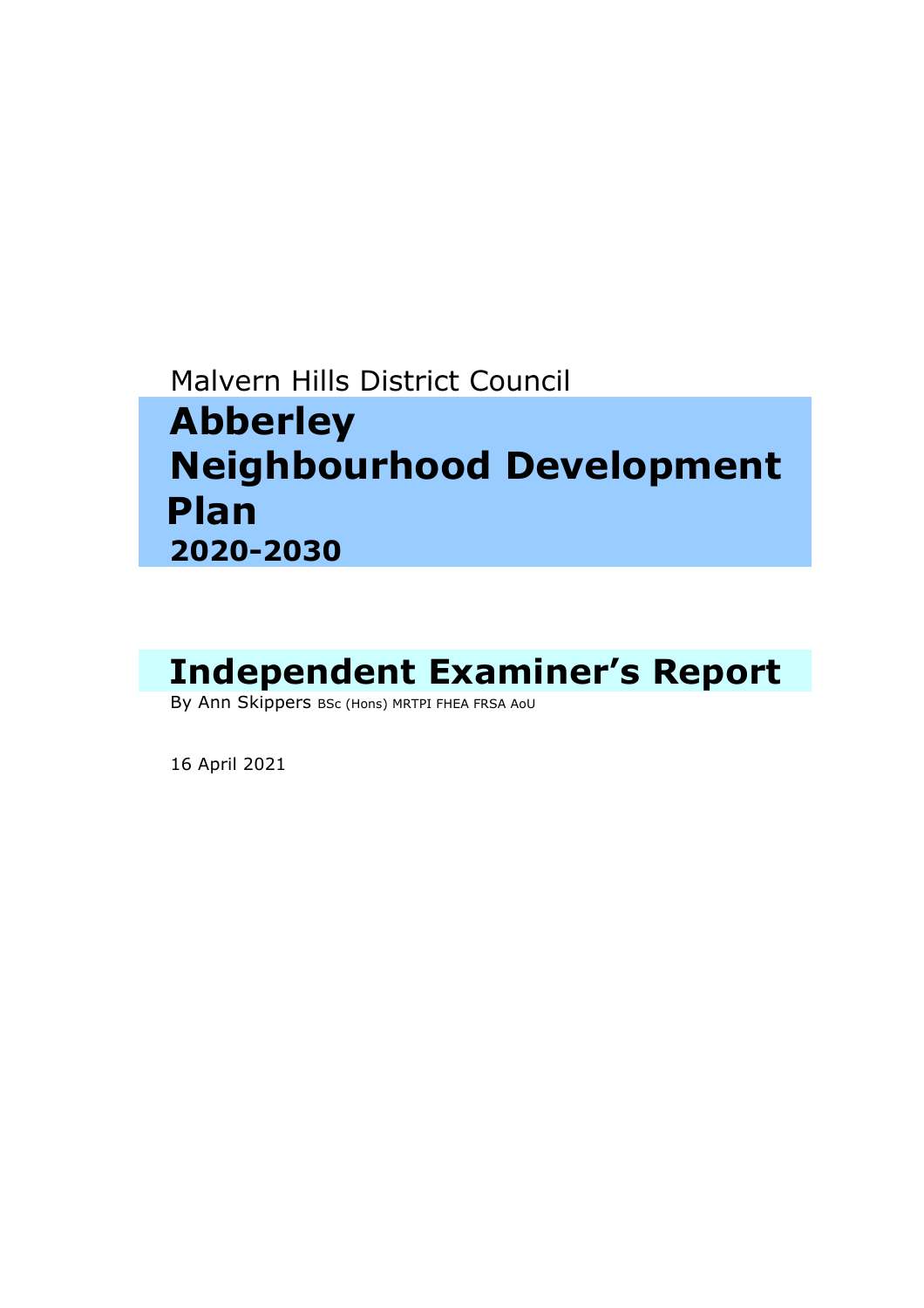# **Contents**

|     | <b>Summary</b>                                                 | 3  |
|-----|----------------------------------------------------------------|----|
| 1.0 | <b>Introduction</b>                                            | 4  |
| 2.0 | The role of the independent examiner                           | 4  |
| 3.0 | The examination process                                        | 6  |
| 4.0 | Neighbourhood plan preparation                                 | 7  |
| 5.0 | Compliance with matters other than the basic conditions        | 8  |
| 6.0 | The basic conditions                                           | 9  |
|     | National policy and advice                                     | 9  |
|     | Sustainable development                                        | 10 |
|     | The development plan                                           | 11 |
|     | Retained European Union (EU) obligations                       | 12 |
|     | European Convention on Human Rights (ECHR)                     | 14 |
| 7.0 | Detailed comments on the Plan and its policies                 | 14 |
|     | Setting the scene<br>1.                                        | 14 |
|     | Abberley Neighbourhood Area<br>2.                              | 15 |
|     | Vision and objectives<br>3.                                    | 15 |
|     | Sustainable development (Policy ABY1)<br>4.                    | 15 |
|     | Social and community (Policies ABY2, ABY3 and ABY4)<br>5.      | 16 |
|     | Natural environment (Policies ABY5, ABY6, ABY7 and ABY8)<br>6. | 20 |
|     | Built environment (Policies ABY9 and ABY10)<br>7.              | 24 |
|     | Economy (Policies ABY11 and ABY12)<br>8.                       | 27 |
|     | Delivering the Neighbourhood Development Plan<br>9.            | 28 |
|     | Appendices                                                     | 28 |
| 8.0 | <b>Conclusions and recommendations</b>                         | 28 |
|     | <b>Appendix 1 List of key documents</b>                        | 29 |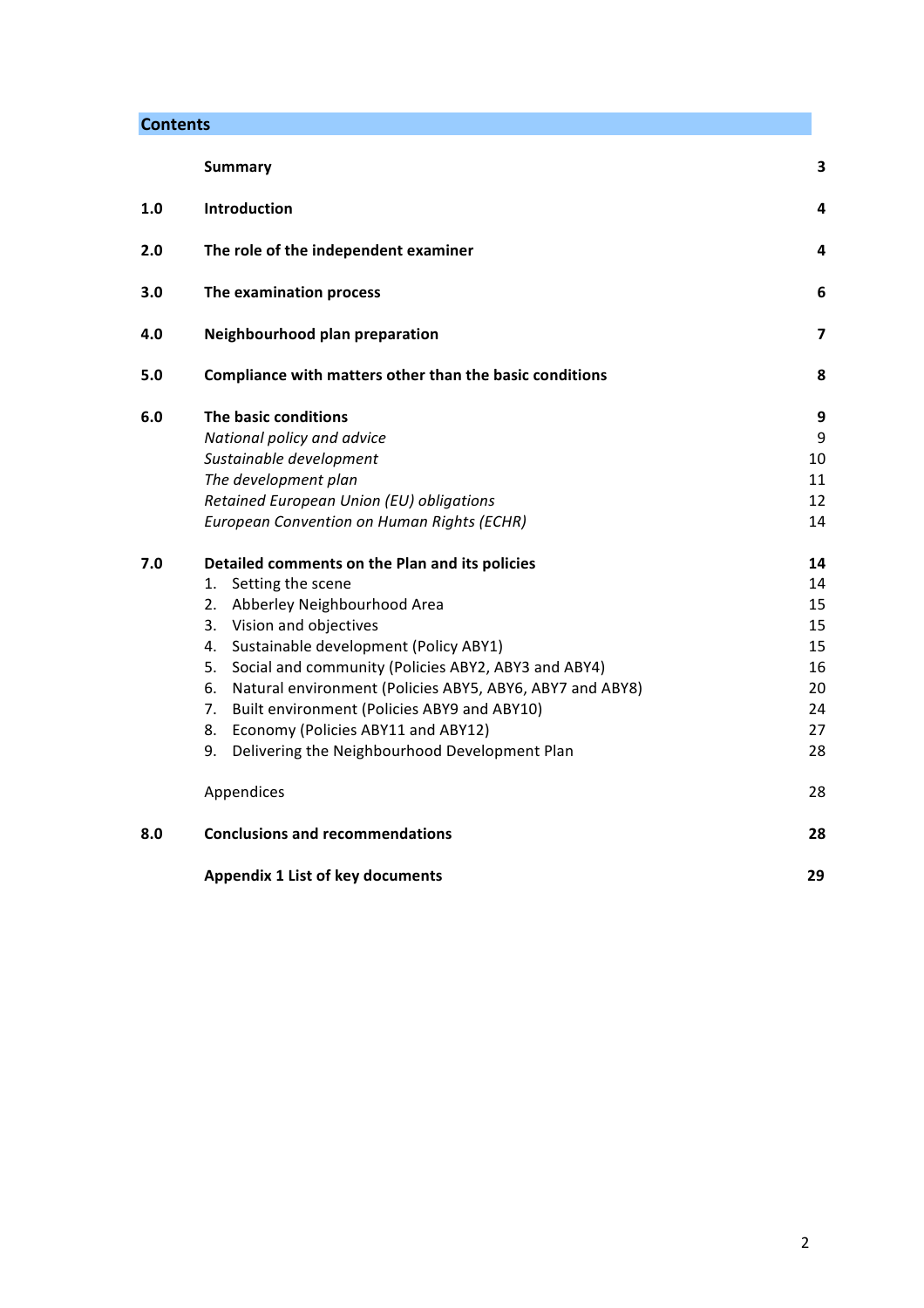#### **Summary**

I have been appointed as the independent examiner of the Abberley Neighbourhood Development Plan.

The Parish of Abberley contains the settlements of Abberley village, Abberley Common, The Hill and Elms Green and a number of smaller dispersed clusters of housing. It is situated about 9 miles from Kidderminster and some 13 miles from Worcester.

The Parish is situated on the northern slopes of Abberley Hill and lies between the River Severn and River Teme. The main centre is Abberley Common which has a primary school, village hall, shop and post office and a garage. It has a population of about 836 according to the 2011 Census.

The well-presented and well-written Plan has a clear vision and objectives. It takes the approach of seeking to complement and add a local layer of detail to the strategic policies which is welcomed. There are 12 policies in total covering a variety of issues including the identification of a number of Local Green Spaces, heritage and businesses.

It has been necessary to recommend some modifications. In the main these are intended to ensure the Plan is clear and precise and provides a practical framework for decision-making as required by national policy and guidance. These do not significantly or substantially alter the overall nature of the Plan.

Subject to those modifications, I have concluded that the Plan does meet the basic conditions and all the other requirements I am obliged to examine. I am therefore pleased to recommend to Malvern Hills District Council that the Abberley Neighbourhood Development Plan can go forward to a referendum.

In considering whether the referendum area should be extended beyond the Neighbourhood Plan area I see no reason to alter or extend this area for the purpose of holding a referendum.

Ann Skippers MRTPI Ann Skippers Planning 16 April 2021

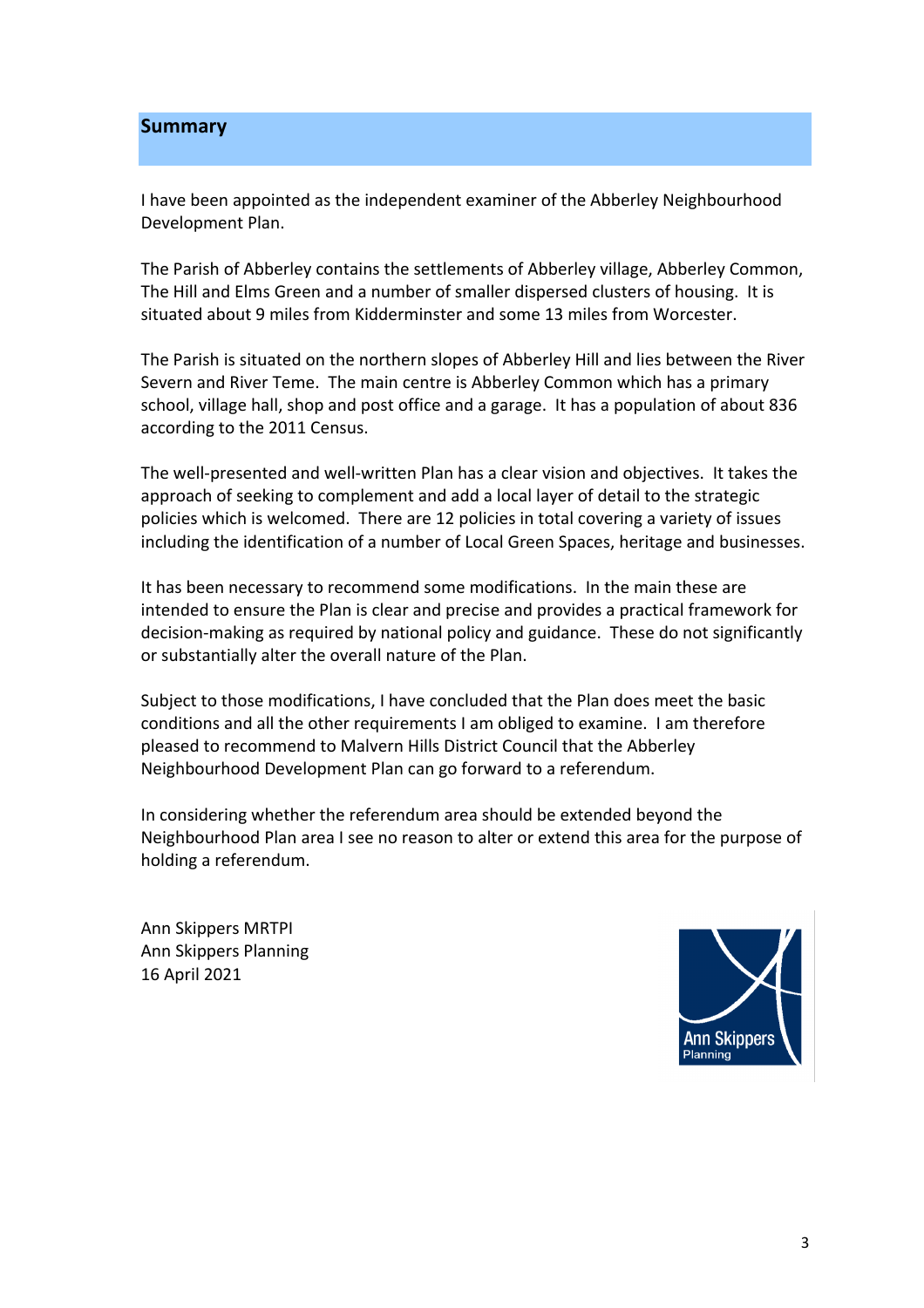# **1.0 Introduction**

This is the report of the independent examiner into the Abberley Neighbourhood Development Plan (the Plan).

The Localism Act 2011 provides a welcome opportunity for communities to shape the future of the places where they live and work and to deliver the sustainable development they need. One way of achieving this is through the production of a neighbourhood plan. 

I have been appointed by Malvern Hills District Council (MHDC) with the agreement of the Parish Council, to undertake this independent examination.

I am independent of the qualifying body and the local authority. I have no interest in any land that may be affected by the Plan. I am a chartered town planner with over thirty years experience in planning and have worked in the public, private and academic sectors and am an experienced examiner of neighbourhood plans. I therefore have the appropriate qualifications and professional experience to carry out this independent examination. 

# **2.0** The role of the independent examiner

The examiner must assess whether a neighbourhood plan meets the basic conditions and other matters set out in paragraph 8 of Schedule 4B of the Town and Country Planning Act 1990 (as amended).

The basic conditions<sup>1</sup> are:

- **E** Having regard to national policies and advice contained in guidance issued by the Secretary of State, it is appropriate to make the neighbourhood plan
- The making of the neighbourhood plan contributes to the achievement of sustainable development
- **E** The making of the neighbourhood plan is in general conformity with the strategic policies contained in the development plan for the area
- The making of the neighbourhood plan does not breach, and is otherwise compatible with, retained European Union (EU) obligations<sup>2</sup>
- Prescribed conditions are met in relation to the neighbourhood plan and prescribed matters have been complied with in connection with the proposal for the neighbourhood plan.

 $<sup>1</sup>$  Set out in paragraph 8 (2) of Schedule 4B of the Town and Country Planning Act 1990 (as amended)</sup>

 $2$  Substituted by the Environmental Assessments and Miscellaneous Planning (Amendment) (EU Exit) Regulations 2018/1232 which came into force on 31 December 2020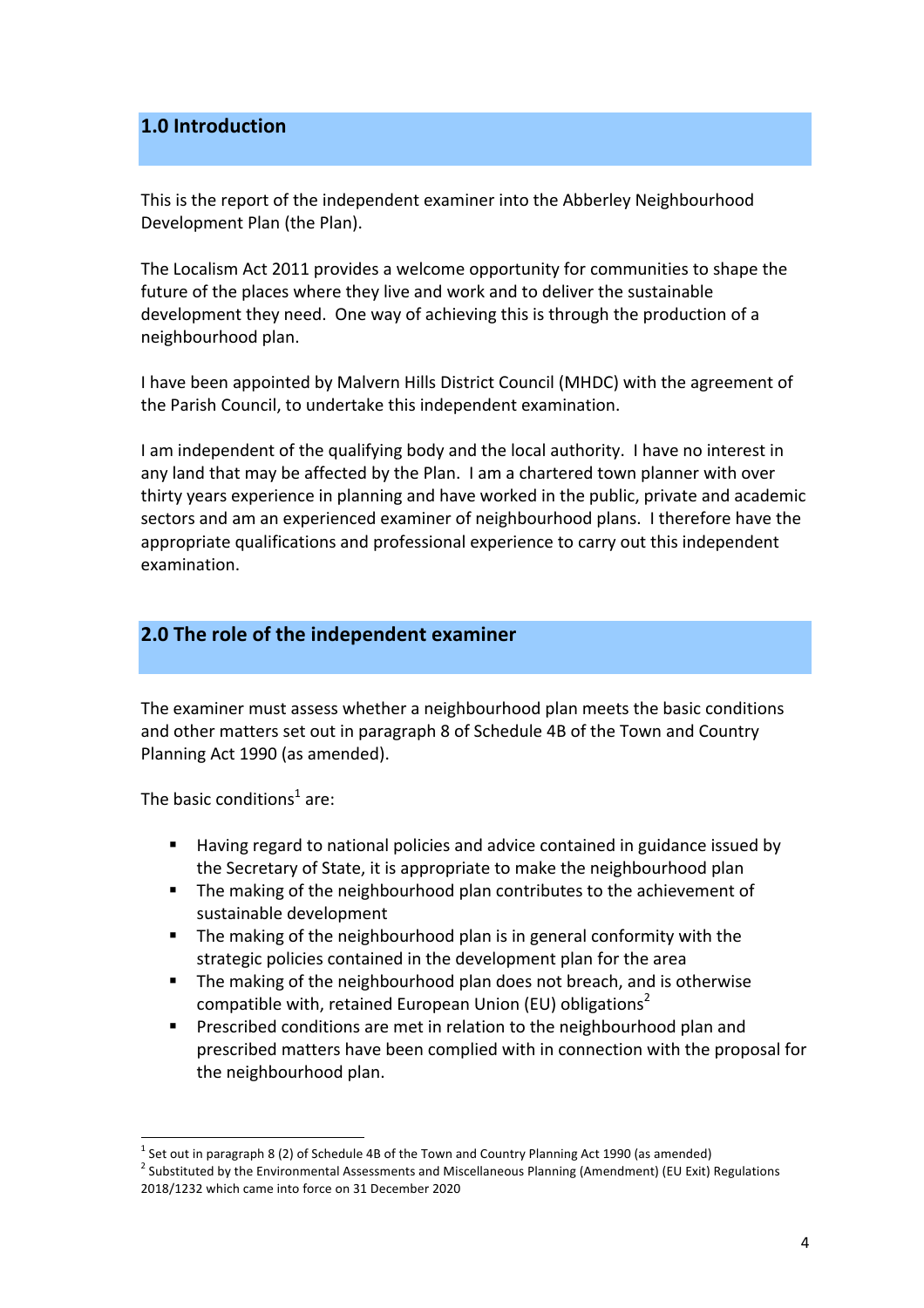Regulations 32 and 33 of the Neighbourhood Planning (General) Regulations 2012 (as amended) set out two additional basic conditions to those set out in primary legislation and referred to in the paragraph above. Only one is applicable to neighbourhood plans and was brought into effect on 28 December 2018.<sup>3</sup> It states that:

The making of the neighbourhood development plan does not breach the requirements of Chapter 8 of Part 6 of the Conservation of Habitats and Species Regulations 2017.

The examiner is also required to check<sup>4</sup> whether the neighbourhood plan:

- Has been prepared and submitted for examination by a qualifying body
- Has been prepared for an area that has been properly designated for such plan preparation
- E Meets the requirements to i) specify the period to which it has effect; ii) not include provision about excluded development; and iii) not relate to more than one neighbourhood area and that
- Its policies relate to the development and use of land for a designated neighbourhood area.

I must also consider whether the draft neighbourhood plan is compatible with Convention rights.<sup>5</sup>

The examiner must then make one of the following recommendations:

- **•** The neighbourhood plan can proceed to a referendum on the basis it meets all the necessary legal requirements
- **•** The neighbourhood plan can proceed to a referendum subject to modifications or
- The neighbourhood plan should not proceed to a referendum on the basis it does not meet the necessary legal requirements.

If the plan can proceed to a referendum with or without modifications, the examiner must also consider whether the referendum area should be extended beyond the neighbourhood plan area to which it relates.

If the plan goes forward to referendum and more than 50% of those voting vote in favour of the plan then it is made by the relevant local authority, in this case MHDC. The plan then becomes part of the 'development plan' for the area and a statutory consideration in guiding future development and in the determination of planning applications within the plan area.

<sup>&</sup>lt;sup>3</sup> Conservation of Habitats and Species and Planning (Various Amendments) (England and Wales) Regulations 2018<br><sup>4</sup> Set out in sections 38A and 38B of the Planning and Compulsory Purchase Act 2004 as amended by the Locali Rights Act 1998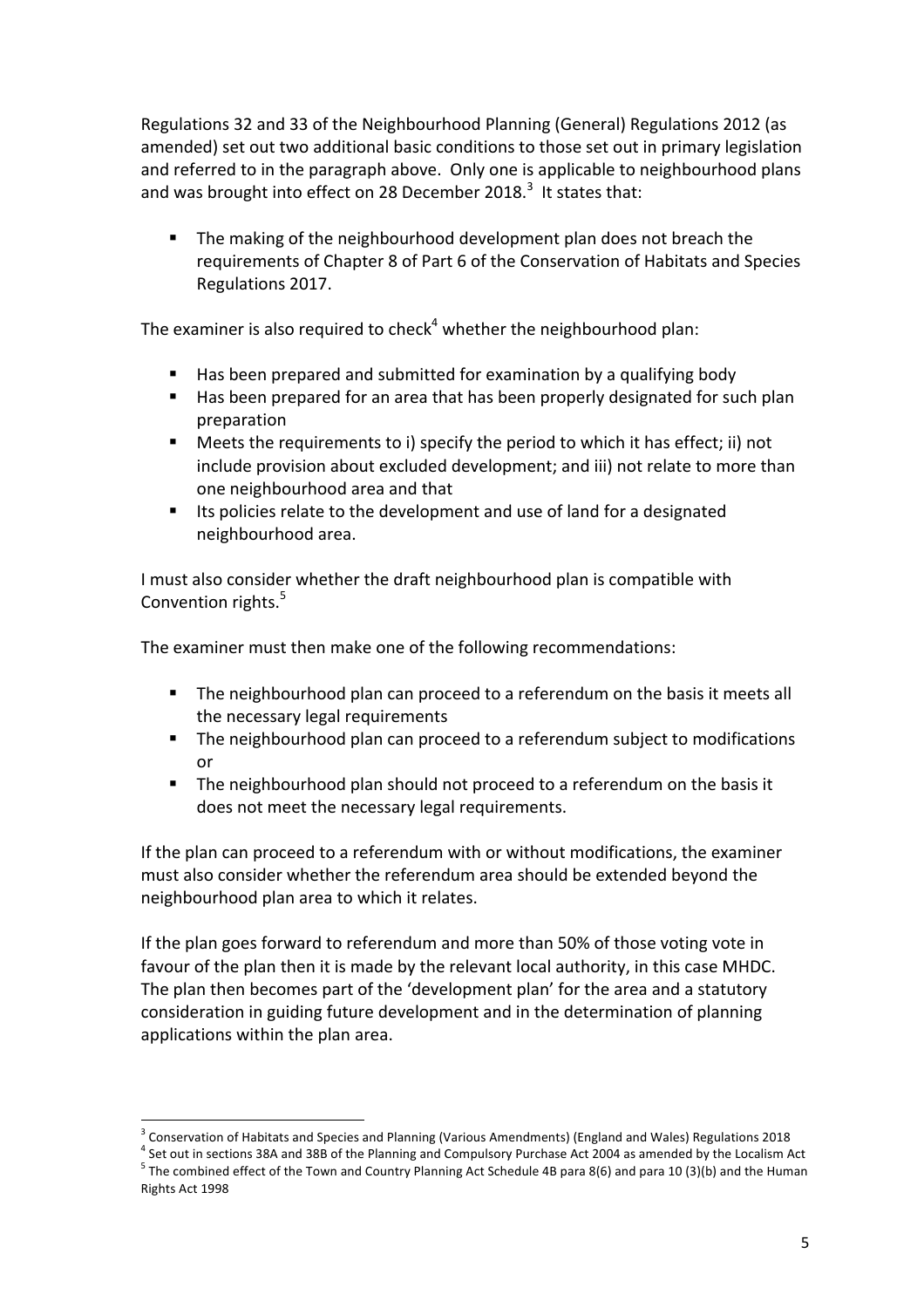#### **3.0 The examination process**

I have set out my remit in the previous section. It is useful to bear in mind that the examiner's role is limited to testing whether or not the submitted neighbourhood plan meets the basic conditions and other matters set out in paragraph 8 of Schedule 4B to the Town and Country Planning Act 1990 (as amended).<sup>6</sup>

PPG confirms that the examiner is not testing the soundness of a neighbourhood plan or examining other material considerations.<sup>7</sup> Often representations suggest additions and amendments to policies. Where I find that policies do meet the basic conditions, it is not necessary for me to consider if further amendments or additions are required.

PPG $^8$  explains that it is expected that the examination will not include a public hearing. Rather the examiner should reach a view by considering written representations. Where an examiner considers it necessary to ensure adequate examination of an issue or to ensure a person has a fair chance to put a case, then a hearing must be held.<sup>9</sup>

After reviewing all the documentation and the representations made, I decided a hearing was not necessary.

In 2018, the Neighbourhood Planning Independent Examiner Referral Service (NPIERS) published guidance to service users and examiners. Amongst other matters, the guidance indicates that the qualifying body will normally be given an opportunity to comment upon any representations made by other parties at the Regulation 16 consultation stage should they wish to do so. There is no obligation for a qualifying body to make any comments; it is only if they wish to do so. The Parish Council chose not to make any comments.

I am very grateful to everyone for ensuring that the examination has run so smoothly and in particular David Clarke at MHDC.

Where modifications are recommended they appear in **bold text**. Where I have suggested specific changes to the wording of the policies or new wording these appear in *bold italics*. 

As a result of some modifications consequential amendments may be required. These can include changing section headings, amending the contents page, renumbering paragraphs or pages, ensuring that supporting appendices and other documents align with the final version of the Plan and so on.

I regard these as primarily matters of final presentation and do not specifically refer to such modifications, but have an expectation that a common sense approach will be

 $^6$  PPG para 055 ref id 41-055-20180222<br><sup>7</sup> Ibid

 $^8$  Ibid para 056 ref id 41-056-20180222<br> $^9$  Ibid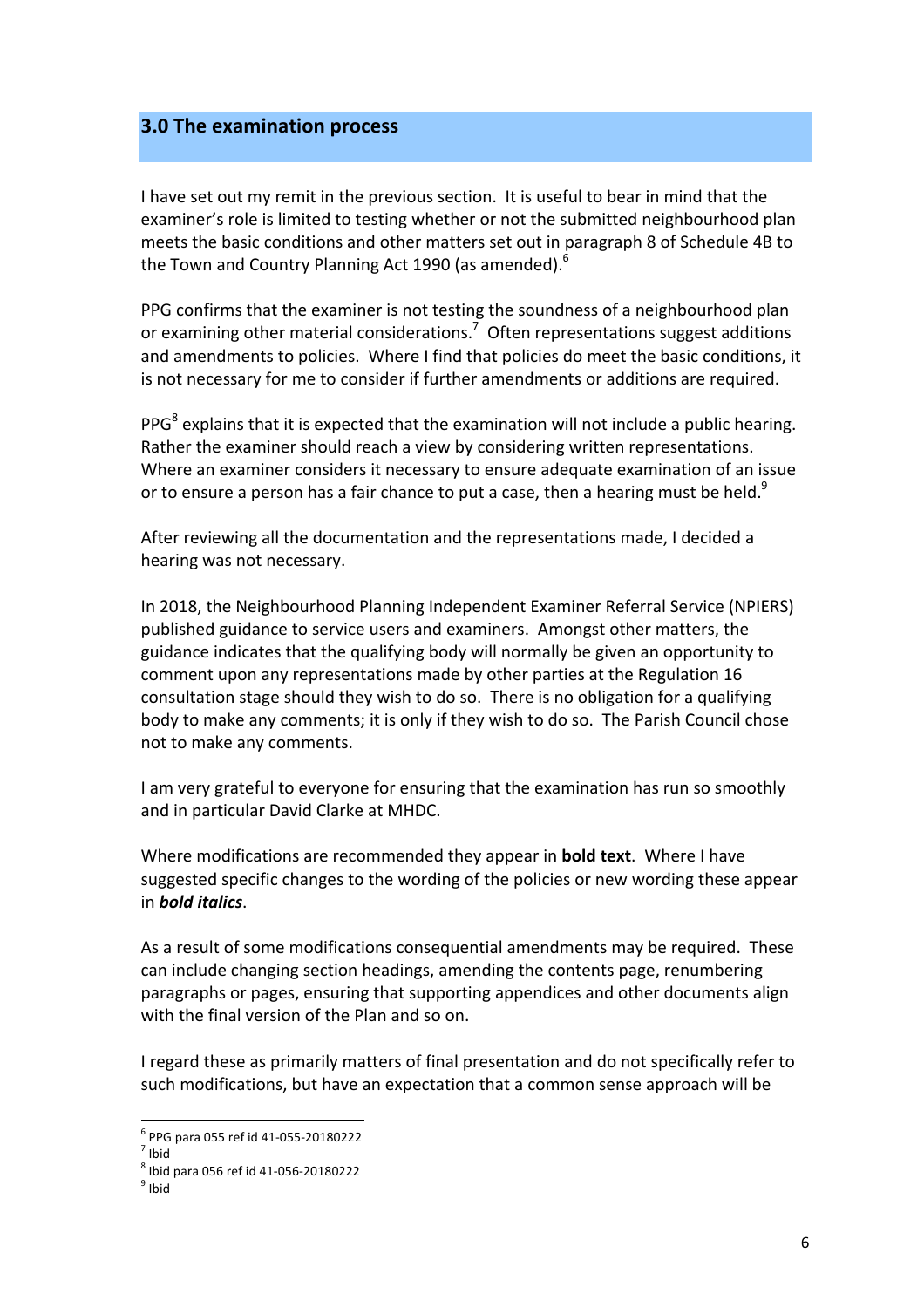taken and any such necessary editing will be carried out and the Plan's presentation made consistent.

# **4.0 Neighbourhood plan preparation**

A Consultation Statement has been submitted. It meets the requirements of Regulation 15(2) of the Neighbourhood Planning (General) Regulations 2012. It is a comprehensive document presented well.

Work on the Plan began in earnest in April 2016 with the formation of a Steering Group and working groups. A launch meeting was held in June 2016 and well attended by some 65 people. The first meetings of the working groups were held in November 2016.

A survey was carried out in July 2017. Copies were available electronically and in print. A drop-in event was held in August. A response rate of 22% was achieved. The responses formed the basis of the next stages of work on the Plan.

Work on the review of the SWDP by MHDC took place concurrently and this informed some of the work on the Plan. A drop-in event was held in June 2019 to consider housing requirements. It was later decided to align the draft Plan with the adopted SWDP.

Pre-submission (Regulation 14) consultation took place between 29 June  $-$  24 August 2020. This longer period of eight weeks took account of some of the restrictions in place associated with the pandemic and the traditional Summer holiday period.

Flyers were hand delivered to households and businesses in the Plan area. Posters and banners were put up in various locations. Email and the Parish magazine and a press release also advertised the consultation. Care was taken to ensure those without internet access could engage with printed copies made available at the local shop and on request. Comments could be made in a variety of ways both electronically and using more traditional methods. Two Parish Councillors were available by telephone to answer queries.

Appendix 8 of the Consultation Statement details the pre-submission responses received.10

Throughout the process, information has been made available on a dedicated section of the Parish Council website, regular reports have been made by the Steering Group to the Parish Council, minutes of both Steering Group and Parish Council meetings have been available, noticeboards have been used, articles in the Parish magazine, email lists have been used to publicise events.

 $10$  Consultation Statement Parts 1 and 2 page 15 onwards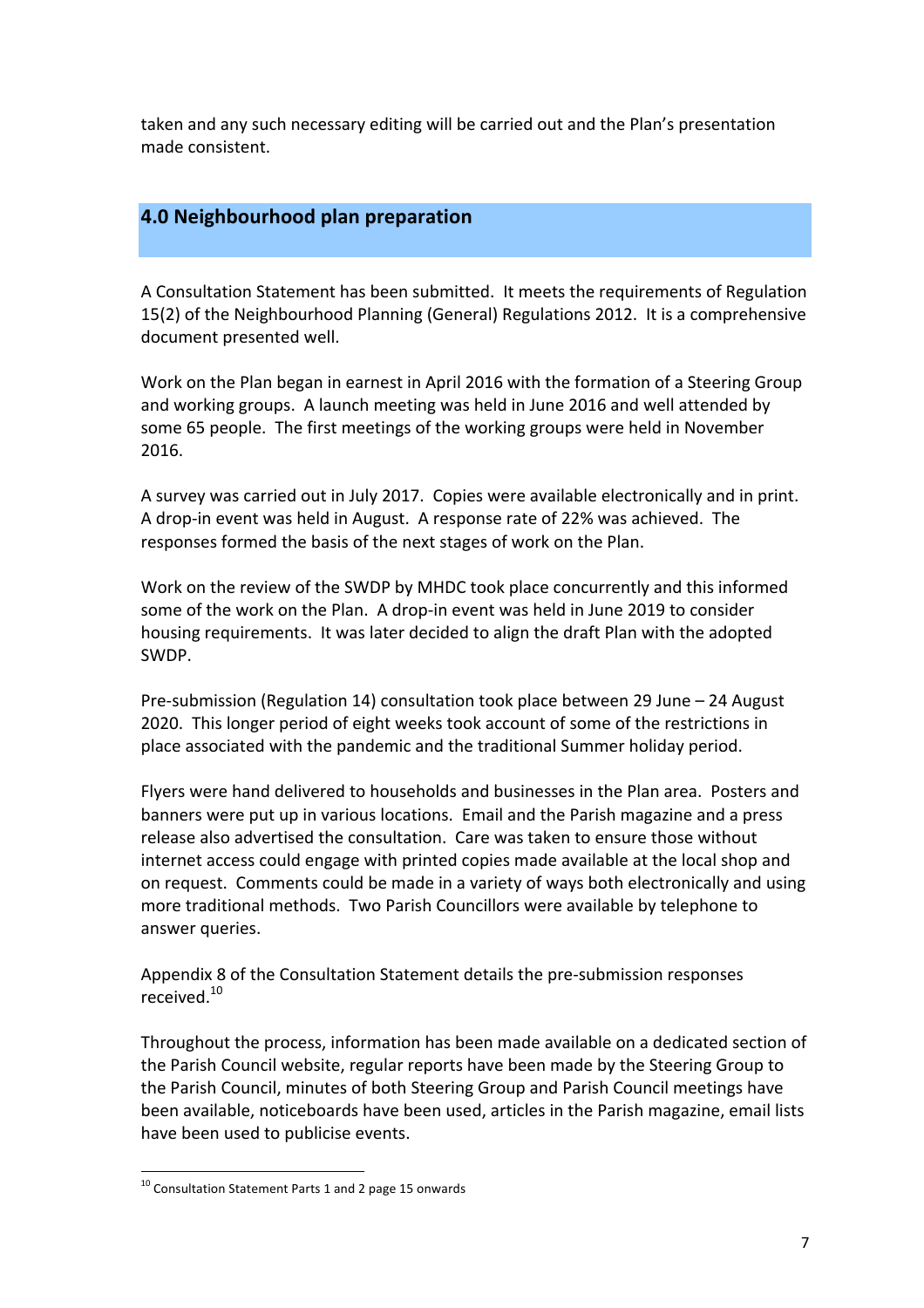I consider that the consultation and engagement carried out is satisfactory.

Submission (Regulation 16) consultation was carried out between 4 December 2020 - 22 January 2021.

The Regulation 16 stage resulted in 11 representations. Whilst I make reference to some responses and not others, I have considered all of the representations and taken them into account in preparing my report.

# **5.0 Compliance with matters other than the basic conditions**

I now check the various matters set out in section 2.0 of this report.

#### **Qualifying body**

Abberley Parish Council is the qualifying body able to lead preparation of a neighbourhood plan. This requirement is satisfactorily met.

#### **Plan area**

The Plan area is coterminous with the administrative boundary for the Parish. MHDC approved the designation of the area on 28 August 2015. The Plan relates to this area and does not relate to more than one neighbourhood area and therefore complies with these requirements. The Plan area is shown on page 5 of the Plan.

#### **Plan period**

The Plan period is  $2020 - 2030$ . This is clearly stated in the Plan itself and confirmed in the Basic Conditions Statement. This requirement is therefore satisfactorily met.

#### **Excluded development**

The Plan does not include policies that relate to any of the categories of excluded development and therefore meets this requirement. This is also helpfully confirmed in the Basic Conditions Statement.

#### **Development and use of land**

Policies in neighbourhood plans must relate to the development and use of land. Sometimes neighbourhood plans contain aspirational policies or projects that signal the community's priorities for the future of their local area, but are not related to the development and use of land. If I consider a policy or proposal to fall within this category, I will recommend it be clearly differentiated. This is because wider community aspirations than those relating to development and use of land can be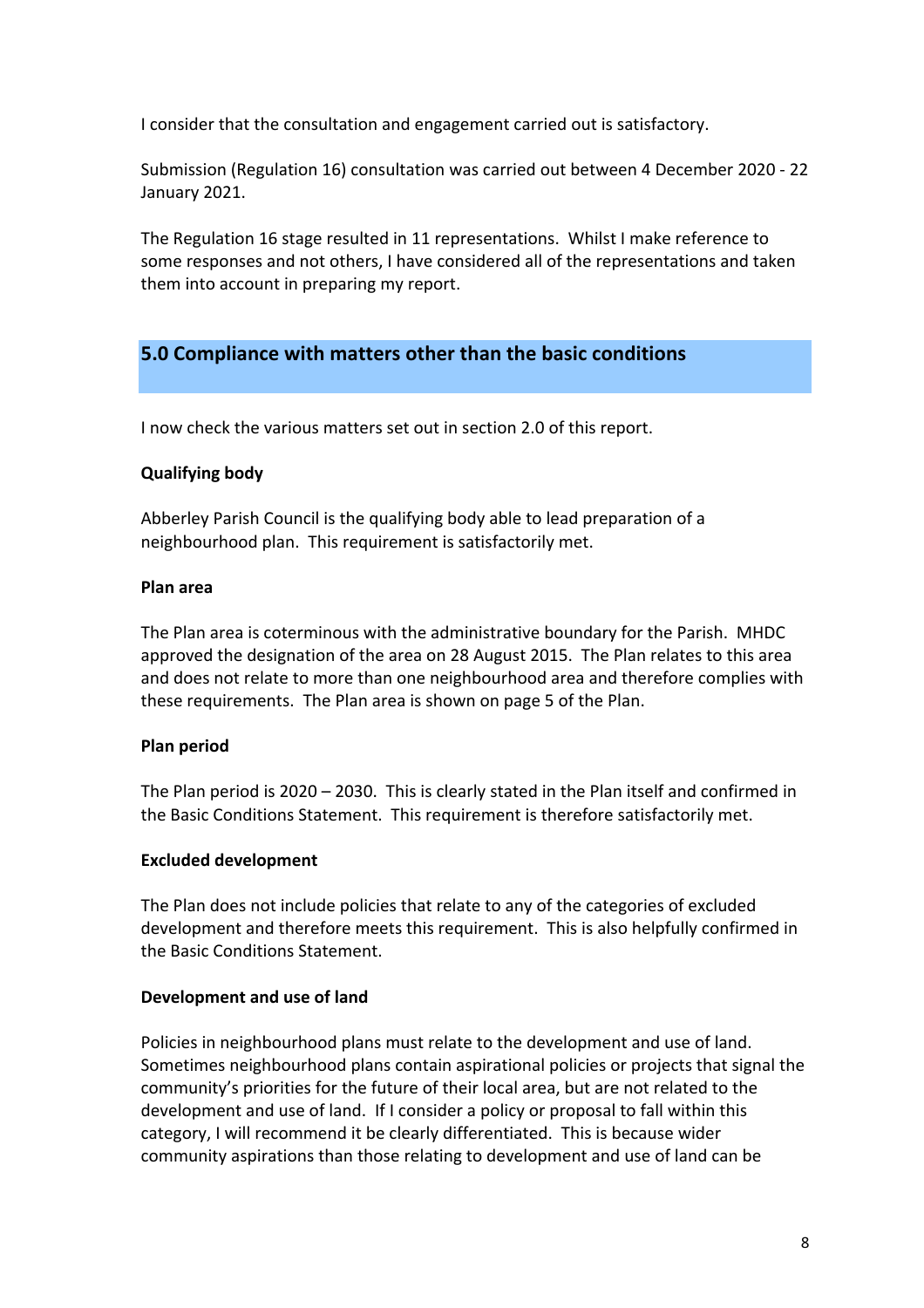included in a neighbourhood plan, but actions dealing with non-land use matters should be clearly identifiable. $^{11}$ 

In this instance, a table of "Community actions" has been included in section 9 of the Plan.<sup>12</sup> The Plan clearly explains what they are and that they do not form part of the policies. This is an appropriate approach which I commend to others.

# **6.0 The basic conditions**

#### **Regard to national policy and advice**

The Government published a National Planning Policy Framework (NPPF) in 2012. A revised NPPF was first published on 24 July 2018. This revised NPPF was further updated on 19 February 2019. When published, it replaced both the 2012 and 2018 documents.

The NPPF is the main document that sets out national planning policy. In particular it explains that the application of the presumption in favour of sustainable development will mean that neighbourhood plans should support the delivery of strategic policies and should shape and direct development outside of these strategic policies.<sup>13</sup>

Non-strategic policies are more detailed for specific areas, neighbourhoods or types of development.<sup>14</sup> They can include allocating sites, the provision of infrastructure and community facilities at a local level, establishing design principles, conserving and enhancing the natural and historic environment as well as set out other development management policies. $^{15}$ 

The NPPF also makes it clear that neighbourhood plans should not promote less development than that set out in strategic policies or undermine those strategic policies. 16

The NPPF states that all policies should be underpinned by relevant and up to date evidence; evidence should be adequate and proportionate, focused tightly on supporting and justifying policies and take into account relevant market signals.<sup>17</sup> Policies should be clearly written and unambiguous so that it is evident how a decision maker should react to development proposals. They should serve a clear purpose and avoid unnecessary duplication of policies that apply to a particular area including those in the NPPF. $^{18}$ 

<sup>&</sup>lt;sup>11</sup> PPG para 004 ref id 41-004-20190509<br>
<sup>12</sup> The Plan pages 42, 43 and 44<br>
<sup>13</sup> NPPF para 13<br>
<sup>14</sup> Ibid para 28<br>
<sup>15</sup> Ibid para 29<br>
<sup>17</sup> Ibid para 31<br>
<sup>18</sup> Ibid para 16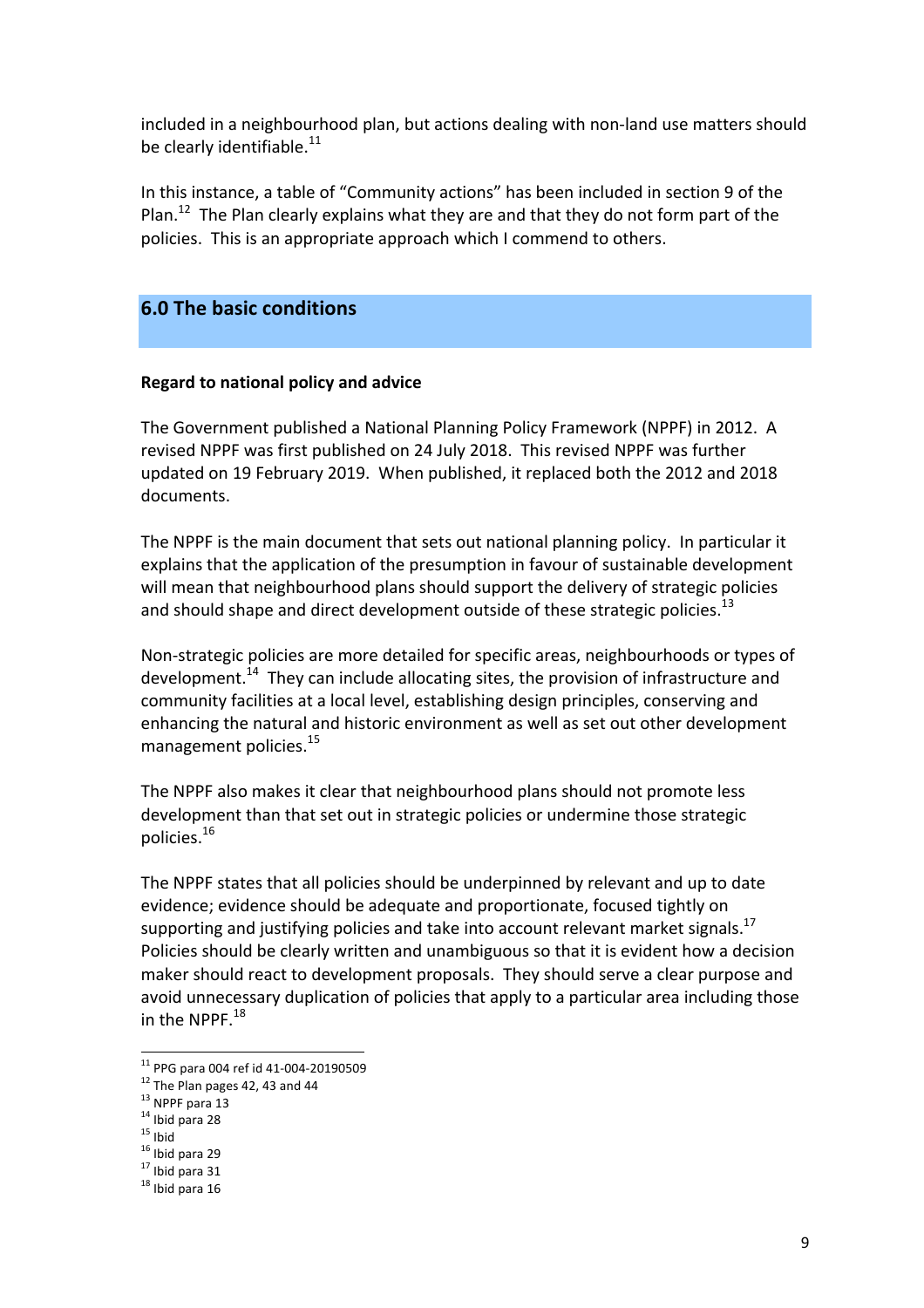On 6 March 2014, the Government published a suite of planning guidance referred to as Planning Practice Guidance (PPG). This is an online resource available at www.gov.uk/government/collections/planning-practice-guidance which is regularly updated. The planning guidance contains a wealth of information relating to neighbourhood planning. I have also had regard to PPG in preparing this report.

PPG indicates that a policy should be clear and unambiguous<sup>19</sup> to enable a decision maker to apply it consistently and with confidence when determining planning applications. The guidance advises that policies should be concise, precise and supported by appropriate evidence, reflecting and responding to both the planning context and the characteristics of the area.<sup>20</sup>

PPG states there is no 'tick box' list of evidence required, but proportionate, robust evidence should support the choices made and the approach taken.<sup>21</sup> It continues that the evidence should be drawn upon to explain succinctly the intention and rationale of the policies. $22$ 

Whilst this has formed part of my own assessment, the Basic Conditions Statement sets out how the Plan has responded to national policy and guidance.<sup>23</sup>

#### **Contribute to the achievement of sustainable development**

A qualifying body must demonstrate how the making of a neighbourhood plan would contribute to the achievement of sustainable development.

The NPPF confirms that the purpose of the planning system is to contribute to the achievement of sustainable development.<sup>24</sup> This means that the planning system has three overarching and interdependent objectives which should be pursued in mutually supportive ways so that opportunities can be taken to secure net gains across each of the different objectives.<sup>25</sup> The objectives are economic, social and environmental.<sup>26</sup>

The NPPF confirms that planning policies should play an active role in guiding development towards sustainable solutions, but should take local circumstances into account to reflect the character, needs and opportunities of each area.<sup>27</sup>

Whilst this has formed part of my own assessment, the Basic Conditions Statement explains how each Plan policy helps to achieve sustainable development as outlined in the NPPF.<sup>28</sup>

<sup>&</sup>lt;sup>19</sup><br>
<sup>19</sup><br>
<sup>20</sup> Ibid<br>
<sup>21</sup> Ibid para 040 ref id 41-040-20160211<br>
<sup>22</sup> Ibid<br>
<sup>23</sup> Basic Conditions Statement Table 1 page 5 and following<br>
<sup>24</sup> NPPF para 7<br>
<sup>25</sup> Ibid para 8<br>
<sup>25</sup> Ibid para 8<br>
<sup>27</sup> Ibid para 9<br>
<sup>28</sup> Basic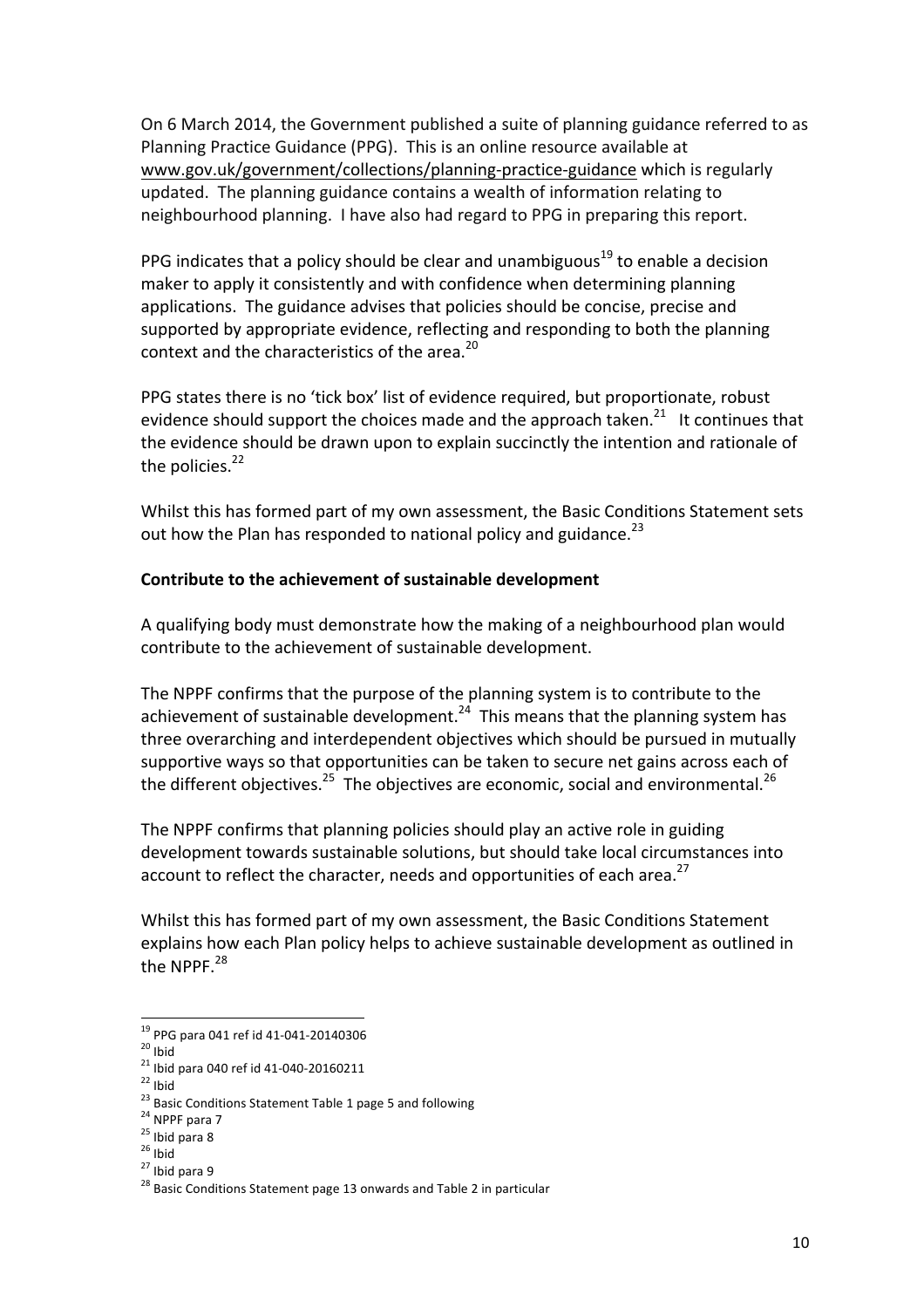#### General conformity with the strategic policies in the development plan

The development plan relevant to this examination includes the South Worcestershire Development Plan (SWDP) adopted on 25 February 2016. Helpfully, the South Worcestershire Councils have produced a list of what policies are considered 'strategic' for the purposes of neighbourhood planning.

The Basic Conditions Statement contains a table<sup>29</sup> that shows the relationship between the Plan and those SWDP policies considered to be relevant to this Plan together with a commentary. 

# *Emerging Joint Local Plan*

In 2018, the South Worcestershire authorities began a review of the South Worcestershire Development Plan to cover the period  $2021 - 2041$ . A preferred options was consulted upon between November and December 2019.

There is no legal requirement to examine the Plan against emerging policy. However,  $PPG<sup>30</sup>$  advises that the reasoning and evidence informing the Local Plan process may be relevant to the consideration of the basic conditions against which the Plan is tested.

Furthermore Parish Councils and local planning authorities should aim to agree the relationship between policies in the emerging neighbourhood plan, the emerging Local Plan and the adopted development plan with appropriate regard to national policy and guidance. $31$ 

# *Commentary*

The Plan does not include any additional site allocations over and above that in the SWDP. The SWDP makes provision for approximately 28,400 dwellings over its plan period of 2006 - 2030.

In the SWDP, Abberley Common is classed as a 'Category 1' settlement and Abberley Village as a 'Category 4A' settlement. It is noted that the South Worcestershire Councils published an updated Village Facilities and Rural Transport Study in September 2019 which now reclassifies Abberley Common as a Category 2 settlement.

SWDP Policy SWDP 2 indicates that a number of housing sites are allocated to Category 1, 2 and 3 villages to address the need for housing and to support local services. In the lower category villages, infill development within defined development boundaries is acceptable in principle.

<sup>&</sup>lt;sup>29</sup> Basic Conditions Statement page 17<br><sup>30</sup> PPG para 009 ref id 41-009-20190509  $^{\frac{31}{11}}$  Ibid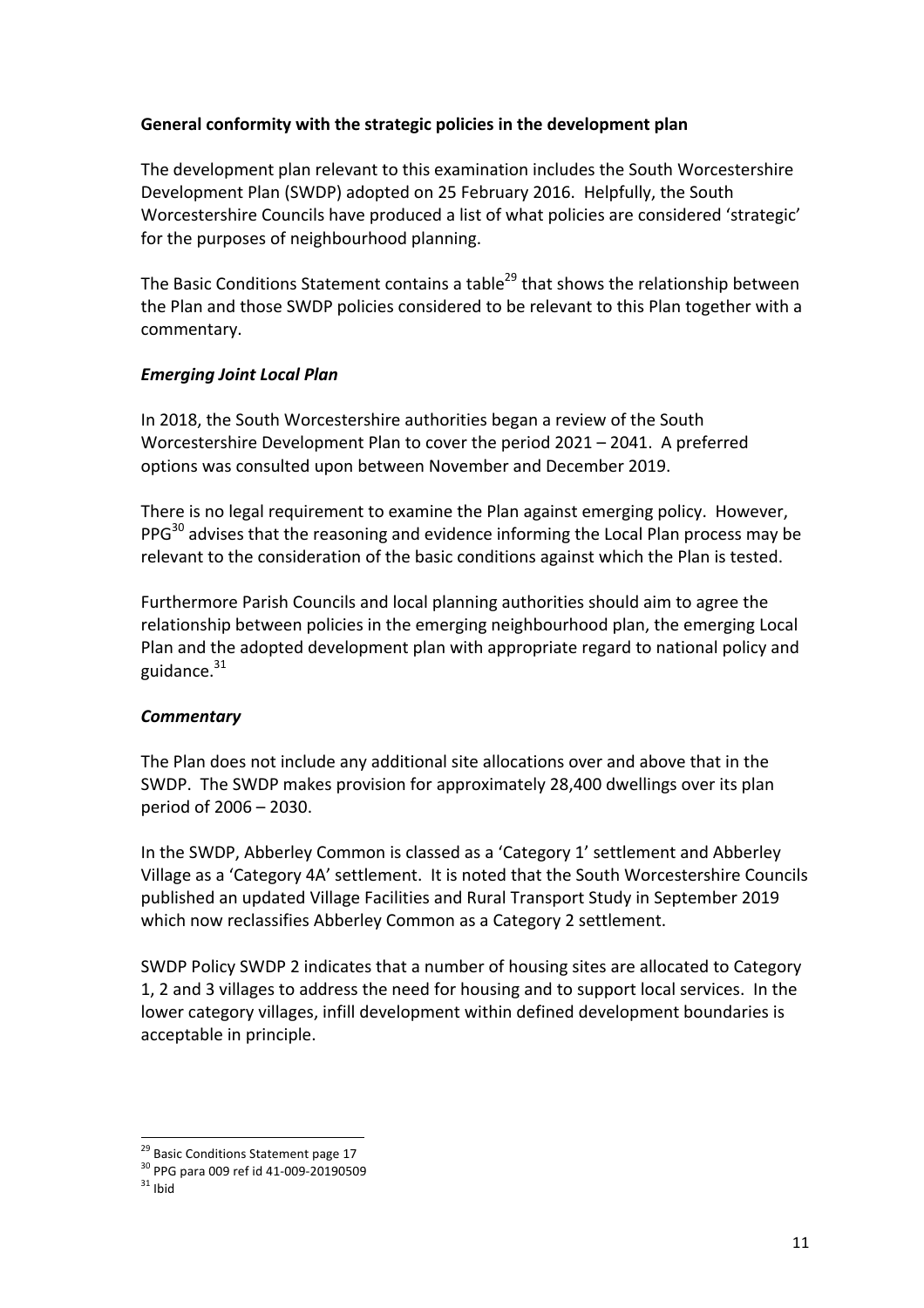The latest available figures anticipate that around 14,000 additional dwellings will need to be planned for. The Review will allocate sites to meet this unmet need as necessary. This presently includes a proposed housing allocation at land east of Clows Top Road.

SWDP Policy SWDP 2 sets out the development strategy and the settlement hierarchy. It directs around 13% growth to the rural areas. The indicative housing requirement given for the Plan area is less than one dwelling for the period  $2021 - 2030$  and 14 dwellings between  $2031 - 2041$ . These are minimum figures and by their nature may change. They take account of 35 units allocated to the Plan area in the SWDP, but windfalls are not included and these could be counted towards the figure.

The Plan period aligns with the adopted SWDP to 2030 and so the housing requirement for the Plan is less than one dwelling.

# **Retained European Union Obligations**

A neighbourhood plan must be compatible with retained European Union (EU) obligations. A number of retained EU obligations may be of relevance for these purposes including those obligations in respect of Strategic Environmental Assessment, Environmental Impact Assessment, Habitats, Wild Birds, Waste, Air Quality and Water matters.

With reference to Strategic Environmental Assessment (SEA) requirements,  $PPG<sup>32</sup>$ confirms that it is the responsibility of the local planning authority, in this case MHDC, to ensure that all the regulations appropriate to the nature and scope of the draft neighbourhood plan have been met. It states that it is MHDC who must decide whether the draft plan is compatible with relevant retained EU obligations when it takes the decision on whether the plan should proceed to referendum and when it takes the decision on whether or not to make the plan.

# *Strategic Environmental Assessment and Habitats Regulations Assessment*

The provisions of the Environmental Assessment of Plans and Programmes Regulations 2004 (the 'SEA Regulations') concerning the assessment of the effects of certain plans and programmes on the environment are relevant. The purpose of the SEA Regulations, which transposed into domestic law Directive 2001/42/EC ('SEA Directive'), are to provide a high level of protection of the environment by incorporating environmental considerations into the process of preparing plans and programmes.

The provisions of the Conservation of Habitats and Species Regulations 2017 (the 'Habitats Regulations'), which transposed into domestic law Directive 92/43/EEC (the 'Habitats Directive'), are also of relevance to this examination.

Regulation 63 of the Habitats Regulations requires a Habitats Regulations Assessment (HRA) to be undertaken to determine whether a plan is likely to have a significant effect

 $32$  PPG para 031 ref id 11-031-20150209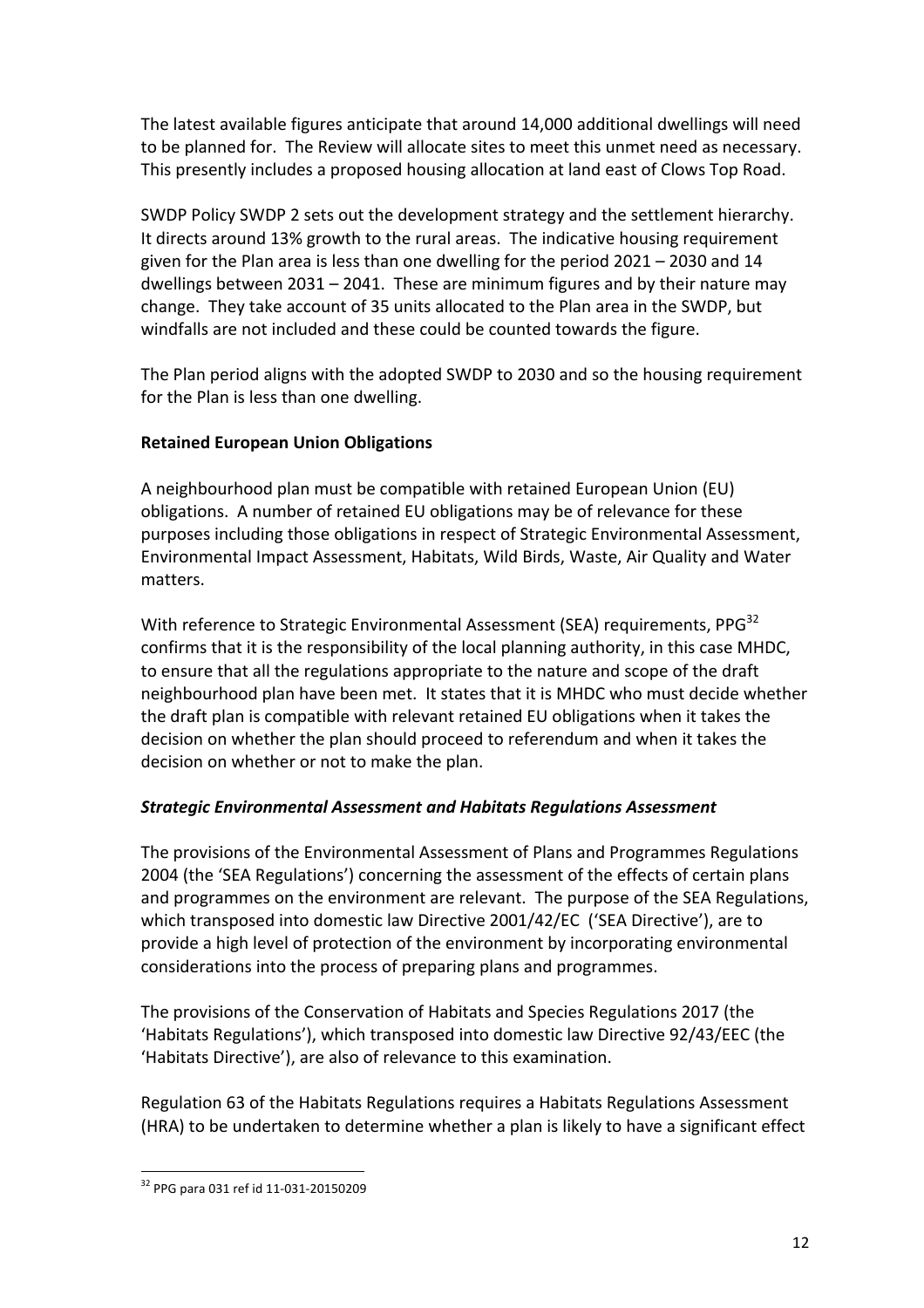on a European site, either alone or in combination with other plans or projects. The HRA assessment determines whether the Plan is likely to have significant effects on a European site considering the potential effects both of the Plan itself and in combination with other plans or projects. Where the potential for likely significant effects cannot be excluded, an appropriate assessment of the implications of the Plan for that European Site, in view of the Site's conservation objectives, must be carried out. 

A SEA and HRA Screening Opinion dated April 2020, prepared by MHDC on the draft pre-submission version of the Plan, has been submitted. This screens out the Plan.

Consultation with the three statutory bodies was undertaken and the Environment Agency (EA), Natural England (NE) and Historic England (HE) agreed with the conclusions.

The Screening Opinion therefore concludes that the Plan does not require a SEA.

I have treated the Screening Opinion to be the statement of reasons that PPG advises must be prepared and submitted with the neighbourhood plan proposal and made available to the independent examiner where it is determined that the plan is unlikely to have significant environmental effects. $33$ 

Taking account of the characteristics of the Plan and the characteristics of the areas likely to be affected, I am of the view that EU obligations in respect of SEA have been satisfied.

The Screening Opinion also considered whether a full HRA was needed. There are no European sites within the Plan area. The nearest Site is the Lyppard Grange Ponds Special Area of Conservation within a 20km radius.

Given the conformity with the SWDP, the Screening Opinion concludes that a full appropriate assessment is not required.

Consultation with NE has taken place and they concur with this conclusion.

On 28 December 2018, the basic condition prescribed in Regulation 32 and Schedule 2 (Habitats) of the Neighbourhood Planning (General) Regulations 2012 (as amended) was substituted by a new basic condition brought into force by the Conservation of Habitats and Species and Planning (Various Amendments) (England and Wales) Regulations 2018 which provides that the making of the plan does not breach the requirements of Chapter 8 of Part 6 of the Habitats Regulations.

Given the distance, nature and characteristics of the nearest European sites and the nature and contents of this Plan, I agree with the conclusion of the Screening Opinion and the view of NE that an appropriate assessment is not required and accordingly

 $33$  PPG para 028 ref id 11-028-20150209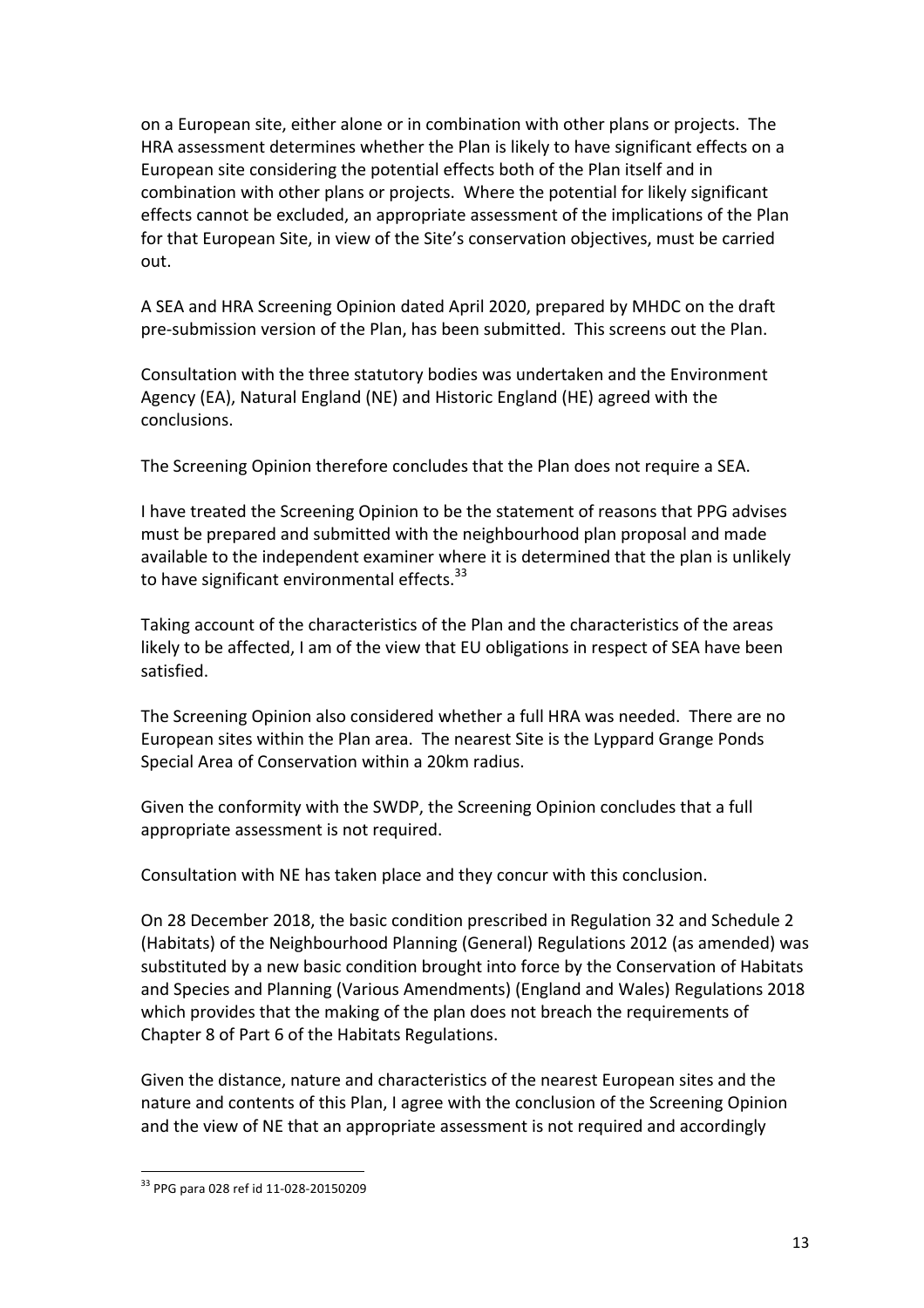consider that the prescribed basic condition is complied with, namely that the making of the Plan does not breach the requirements of Chapter 8 of Part 6 of the Habitats Regulations. 

#### *Conclusion on retained EU obligations*

National guidance establishes that the ultimate responsibility for determining whether a plan meets EU obligations lies with the local planning authority.<sup>34</sup> In undertaking work on SEA and HRA, MHDC has considered the compatibility of the Plan in regard to retained EU obligations and does not raise any concerns in this regard.

#### **European Convention on Human Rights (ECHR)**

The Basic Conditions Statement contains a statement in relation to human rights. $35$ Having regard to the Basic Conditions Statement, there is nothing in the Plan that leads me to conclude there is any breach or incompatibility with Convention rights.

# **7.0 Detailed comments on the Plan and its policies**

In this section I consider the Plan and its policies against the basic conditions. As a reminder, where modifications are recommended they appear in **bold text** and where I suggest specific changes to the wording of the policies or new wording these appear in *bold italics*.

The Plan is presented to a very high standard and contains 12 policies. There is an eve catching front cover. The Plan begins with a helpful contents page and list of policies.

#### 1. Setting the scene

This is a helpful introduction to the Plan which sets out background information, signposts the contents of the Plan and sets out the planning context for the Plan. It does so in a clear and well-written way. Some natural updating will be needed as the Plan progresses through the various stages of preparation. I regard this as a matter of final presentation and do not make a specific modification in this respect.

 $34$  PPG para 031 ref id 11-031-20150209<br> $35$  Basic Conditions Statement page 20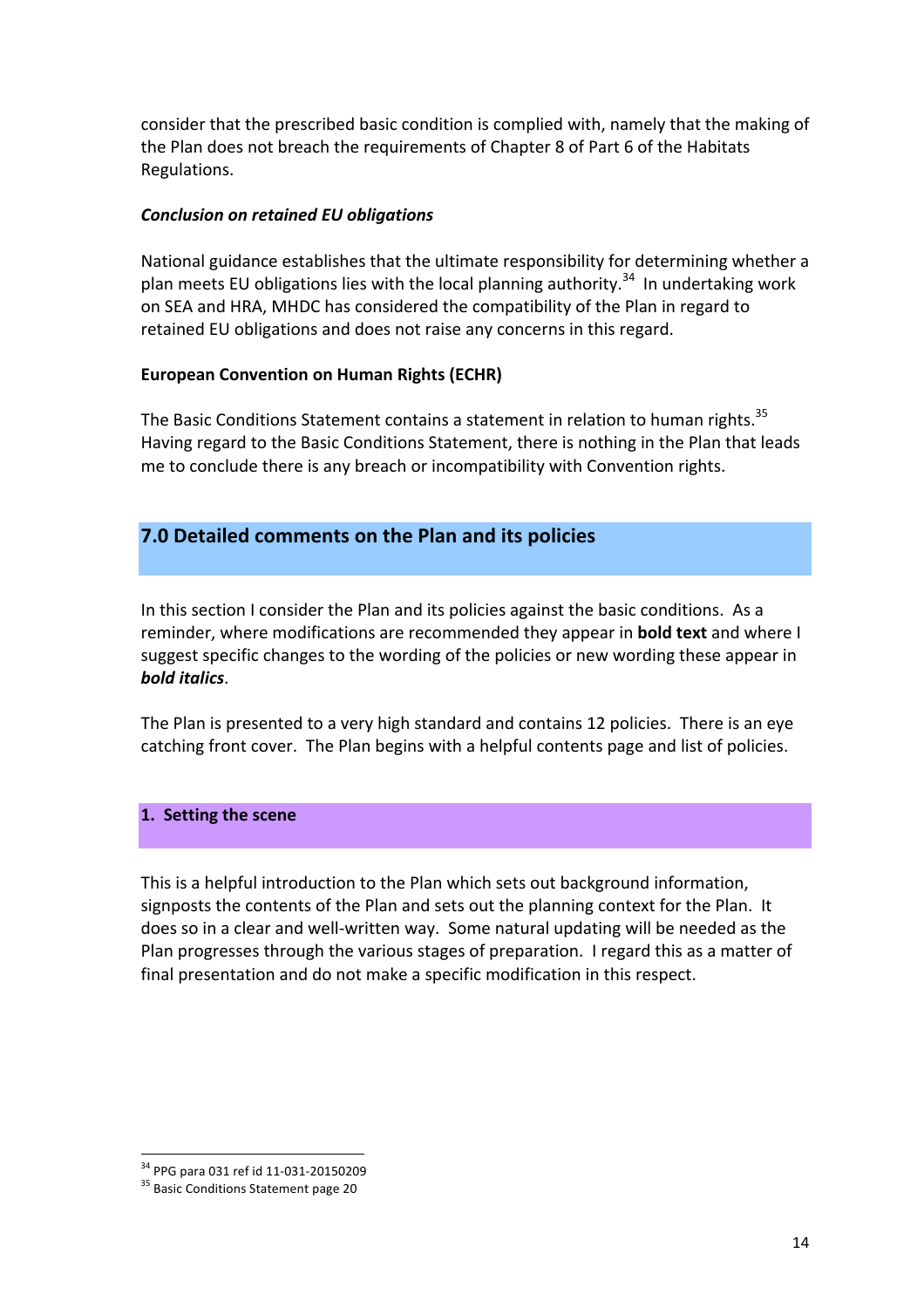#### **2. Abberley Neighbourhood Area**

This well-written and informative section sets the scene well providing a wealth of information about the Parish and its characteristics. It identifies the key issues for the local community which have informed the development of the Plan.

#### **3. Vision and objectives**

The vision for the area is:

"In 2030, Abberley will be:

- A home for healthy and thriving local communities, where the differing housing needs of all ages (including those of the younger generation) can be met; and
- A place where high-quality and sustainable community services are available, with additional provision delivered by or in step with new development: and
- A sustainable rural environment where the distinctive character of the villages, important green spaces, the separation between settlements, the natural beauty of the landscape, wildlife and historic heritage are conserved and enhanced, providing an attractive and peaceful countryside for all to enjoy; and
- A location which supports successful and environmentally-sustainable farming enterprises and other small businesses compatible in scale with the rural surroundings, providing local employment."

The vision is supported by 11 objectives across the broad topic areas of community, natural environment, built environment and the economy. All are articulated well, relate to the development and use of land and will help to deliver the vision.

#### **4. Sustainable development**

#### **Policy ABY1: Sustainable development**

The Plan focuses on how it might deliver sustainable development recognising that the three aspects of sustainable development are mutually interdependent.

Policy ABY1 sets out four considerations aimed at helping to deliver sustainable development in the Plan area, placing emphasis on balancing what are sometimes conflicting objectives.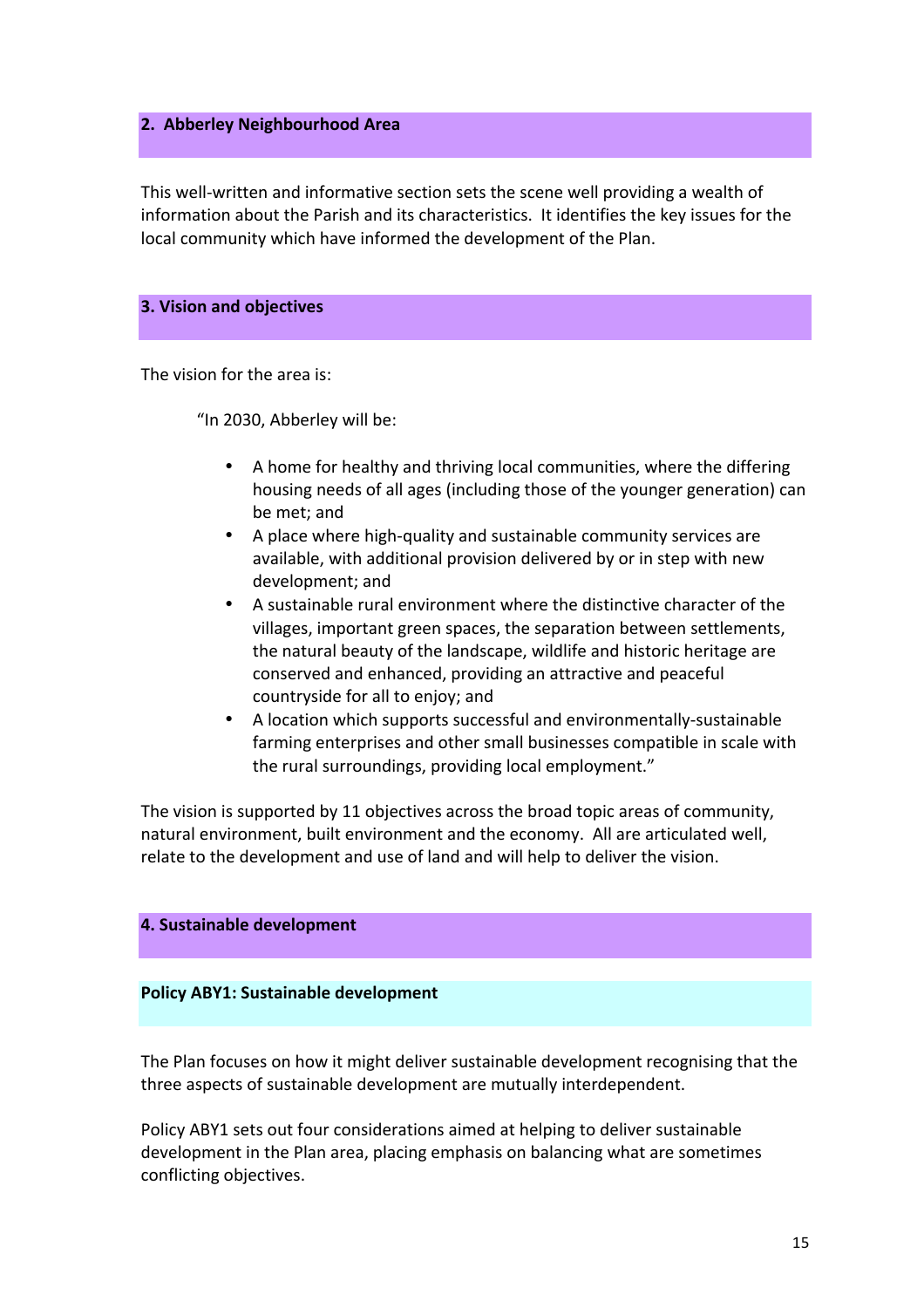It is a positive policy that takes account of national policy and guidance and in particular takes account of the NPPF's stance on achieving sustainable development,<sup>36</sup> reflects the principles in the SWDP and especially its vision, objectives and Policy SWDP 1 and helps to achieve sustainable development. This clearly worded policy meets the basic conditions and no modifications are therefore recommended.

#### **5. Social and Community**

#### **Policy ABY2: Type of new housing**

The NPPF states that the needs of groups with specific housing requirements should be addressed to support the Government's objective of significantly boosting housing supply.<sup>37</sup> It supports housing of different sizes, types and tenures to meet the needs of different groups.<sup>38</sup>

The Plan explains that SWDP Policy SWDP 14 requires all new residential developments of five or more units to have a mix of size and house type as informed by the latest available data. Reference is made to the South Worcestershire Design Guide Supplementary Planning Document which indicates smaller units are needed.

A Housing Needs Assessment conducted by AECOM as part of the supporting information for the Plan also particularly supports smaller family housing of three bedrooms or less and housing for older people.

In addition, three site allocations in the SWDP and windfall development has meant that the most recent indicative housing requirements for the Parish for less than one unit can be readily met.

Policy ABY2 seeks to ensure new housing developments of five or more units provide for a mix of types, sizes and tenure to meet local housing need. Particular support is given for smaller family housing of three bedrooms or less and homes suitable for older people. This aligns with the NPPF and SWDP Policy SWDP 14.

The policy is flexibly written recognising viability and other site constraints as well as evidence based on the latest housing needs evidence.

The policy has regard to national policy, is in general conformity with strategic policy, particularly SWDP Policy SWDP 14 and contributes to the achievement of sustainable development. It therefore meets the basic conditions and no modifications are put forward.

 $3^{5}$  NPPF paras 7, 8, 9, 10, 11, 13<br> $3^{7}$  Ibid para 59<br> $3^{8}$  Ibid para 61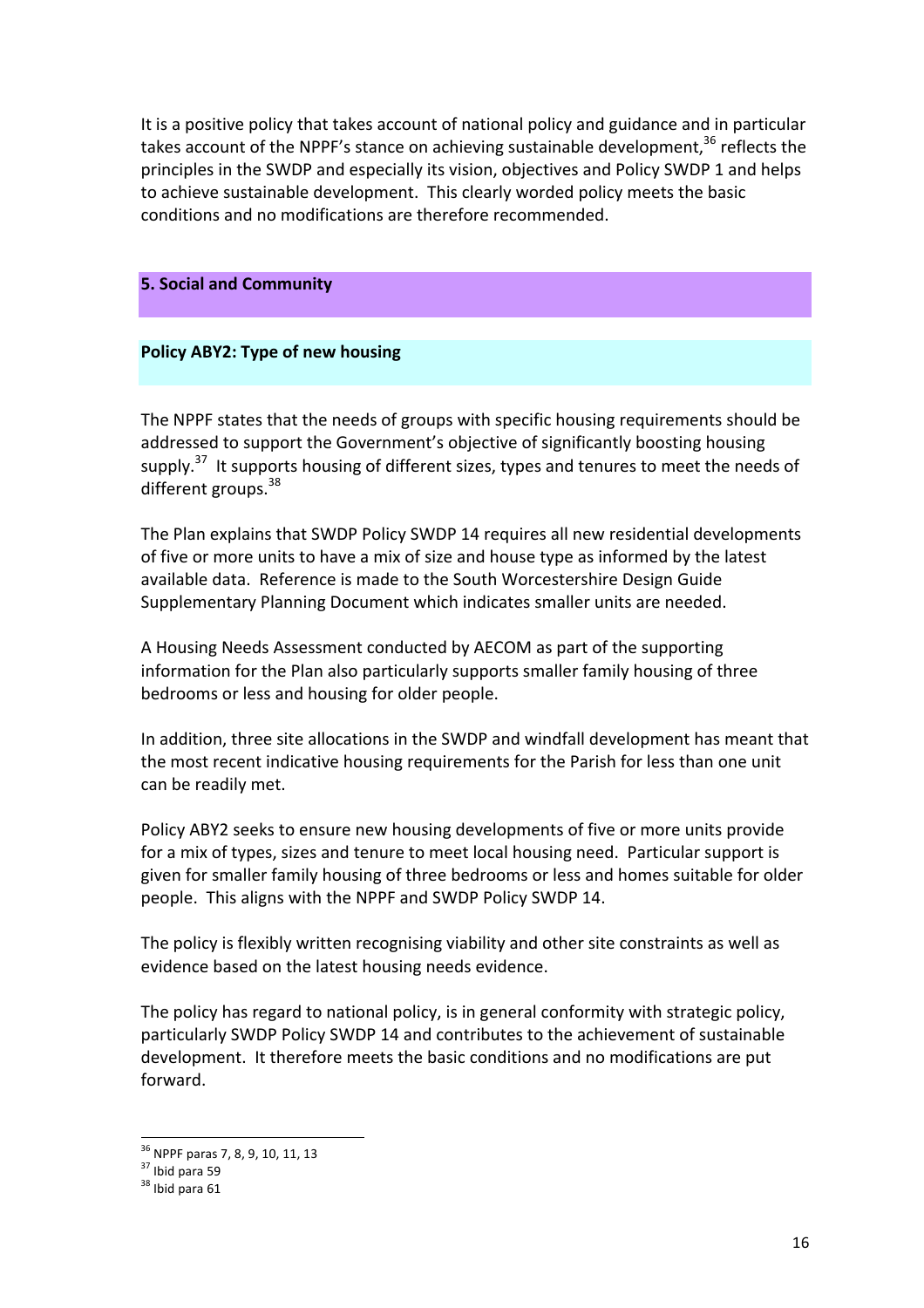#### **Policy ABY3: Criteria for development of Land at The Orchard**

This policy concerns a site which is allocated in the SWDP for new housing with an indicative capacity of six dwellings. It sets out a number of criteria and a concept plan for the development of this site of about 0.85 hectares.

I am mindful that the site is already allocated in the SWDP and that duplication between plans should be avoided. PPG is clear that neighbourhood plans should not re-allocate sites that are already allocated through these strategic policies.<sup>39</sup> MHDC takes the view that the policy adds detail to SWDP Policy 59/1 and I agree. This is something which the NPPF indicates non-strategic policies can do. $40$  In fact the NPPF specifically refers to establishing design principles<sup>41</sup> which both Policy ABY3 and the Design Guide seek to do.

The capacity figure in Policy ABY3 reflects that in the SWDP and recognises the topography of this sloping site and the highway requirements at that time which restricted density to a maximum of six. The owner of the site has objected to the maximum figure and explains that more than six units can be accommodated because of a different access arrangement.

SWDP Policy 59/1 is a strategic policy; therefore the Plan should not promote less development than the strategic policy or constrain its delivery. Whilst the site allocation is carried though to the emerging SWDP Review, I note that SWDP Policy 59/1 and the emerging policy also show an indicative figure of six. This policy then should be changed to reflect the indicative figures in both the SWDP and its Review. This will increase flexibility over dwelling numbers should an appropriate design-led scheme be found.

The second criterion refers to affordable housing. The policy requires that 20% of the units are affordable in perpetuity.

The NPPF indicates that the provision of affordable housing should not be sought for developments which are not major other than in Designated Rural Areas where policies may set out a lower threshold.<sup>42</sup> The Plan indicates that the Plan area is a Designated Rural Area.

SWDP Policy SWDP 15 indicates that on sites of  $5 - 9$  dwellings, 20% of units should be affordable and be provided on site. The emerging SWDP Review increases this to 40% citing evidence in the Viability Study (2019) that this is viable for sites between  $6 - 9$ dwellings in Designated Rural Areas.

Whilst the landowner has objected to this element of the policy, the policy requirement appears to conform to both SWDP Policy 15 and reflect the available evidence for the

<sup>&</sup>lt;sup>39</sup> PPG para 044 ref id 41-044-20190509<br><sup>40</sup> NPPF para 28<br><sup>41</sup> Ibid<br><sup>42</sup> Ibid para 63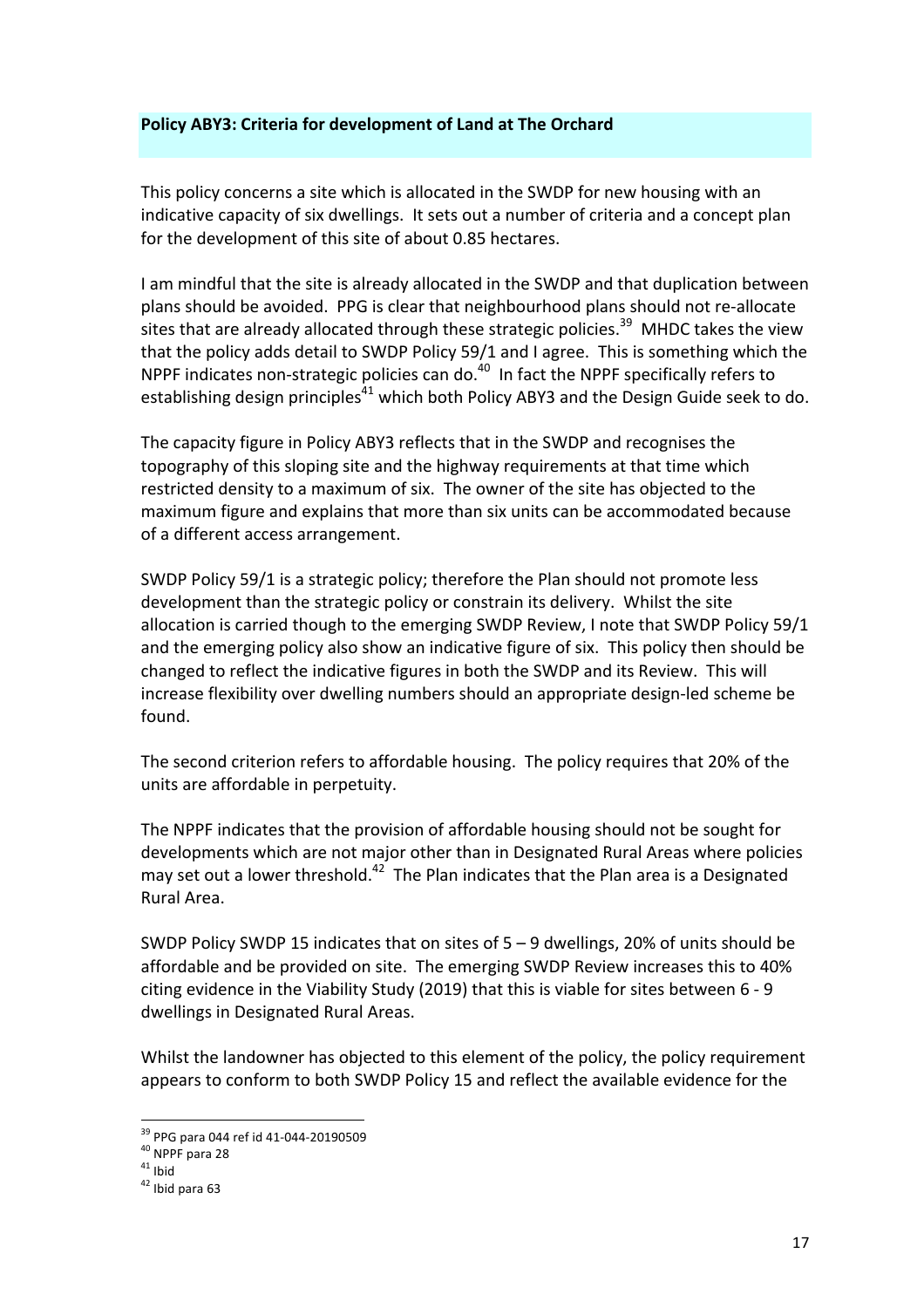emerging SWDP Review. No substantive evidence has been put forward by the owner to support the argument that this would not be viable. However, I note that Policy SWDP 15 does include a viability clause and a modification is made to reflect this and to increase flexibility over the site's delivery.

Points 3, 4,5 and 6 refer to Policy ABY9, the Design Guide and a concept plan prepared for the site as well as highway issues and design matters. The policy also seeks the retention of the existing house and outbuilding.

The SWDP Non-strategic Housing Allocations Background Paper indicated the site "...lends itself to modest form of development on part of site fronting Clows Top Road".<sup>43</sup> It continues "Reduced site density required due to extreme topography of site on lower section fronting The Common and tapering of site to south." $44$ 

It seems to me that the concept for the site reflects this. Although the existing house does not appear to be of any historic interest, it is apparent that the concept reflects the local community's design principles for the site. It may be that if the condition of the existing house is poor, it can be replaced with new build in a similar location for example. A modification is made to reflect this comment, increasing flexibility over delivery of the site.

The site is also to be developed in accordance with Policy ABY2, type of new housing. I cannot readily see how the requirements to provide smaller units or housing for older people, including bungalows, but not exclusively bungalows, is at odds with the design concept. It may well be that the topography of the site supports lower profile dwellings given the relationship with existing housing and views across the site.

Finally, the owner indicates that the scheme put forward in the Plan is not viable and will remove any possibility of the site being developed in an economically viable way. It is important to ensure that whilst design principles are set out and a vision developed, these do not undermine the delivery of this site. $45$  At the same time, no demonstrative evidence has been put forward to support the objection on the grounds of viability.

I have therefore recommended some modifications which add flexibility in this respect and have explained why the concept plan appears both to reflect the contents of the SWDP Non-strategic Housing Allocations Background Paper and the local community's design principles and vision for the site.

With these modifications, I consider the policy takes account of national policy and guidance, is in general conformity with the SWDP and Policies 15 and 59/1 in particular and will help to achieve sustainable development.

# Change point 1. of the policy to read: "an indicative figure of six dwellings are **provided which accord with policy ABY2: and"**

<sup>&</sup>lt;sup>43</sup> SWDP Non-strategic Housing Allocations Background Paper page 123<br><sup>44</sup> Ibid<br><sup>45</sup> NPPF naras 28 and 29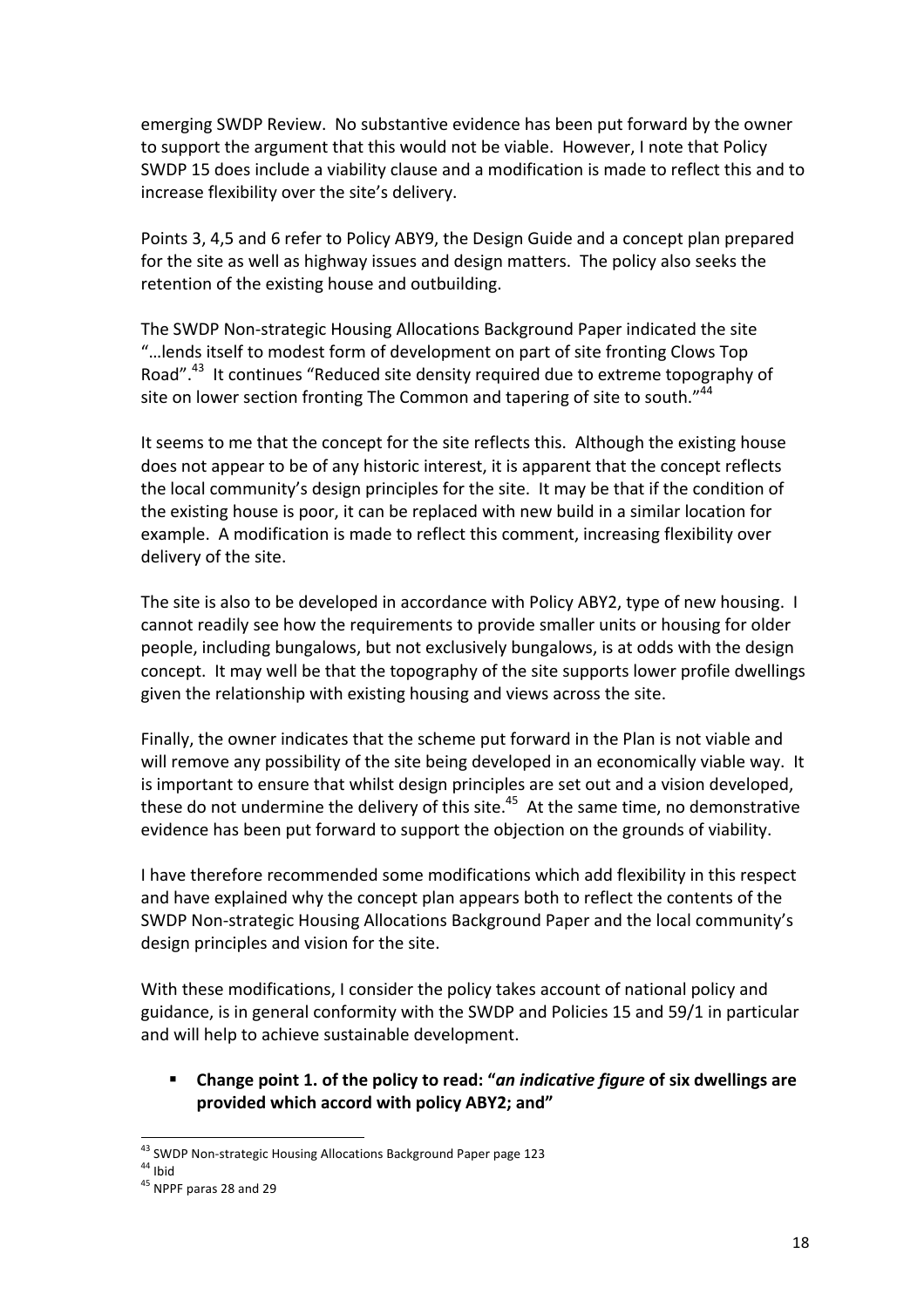- Add at the end of point 2. "*...unless it can be satisfactorily and independently* demonstrated that the affordable housing provision sought would not be viable in which case the maximum proportion of affordable housing (either on or off-site) will be sought that does not undermine the development's viability; **and"**
- Add a new sentence at the end of point 4. "If the condition of the existing *house is found to prohibit a design-led scheme as illustrated in the concept* plan, then the footprint of the house and its outbuildings should influence the *overall design of any scheme;* **and"**

#### **Policy ABY4: Community facilities**

This policy identifies seven facilities which are particularly valued by the community; the village hall, the primary school, the Abberley Hall School, the Manor Arms Public House, the Elms Hotel and Spa, St Michael's Church and St Mary's Church. It seeks to protect these existing facilities, only permitting their loss subject to the criteria in SWDP Policy SWDP 37B.

It also recognises that, on occasion, new development can adversely affect the operation of existing facilities and seeks to ensure that it is the 'agent of change' that is required to ensure a satisfactory relationship and provide any necessary mitigation to ensure the continued running of the existing facility.<sup>46</sup>

The second element of the policy encourages the enhancement of these existing facilities and the provision of new facilities subject to three criteria. These are suitable siting, design and scale, highway considerations and car and cycle parking provision. MHDC has suggested the addition of a criterion regarding residential amenity. I agree this would be useful in this context and add clarity to the policy. It would, as MHDC point out, also help with consistency with Policy ABY12.

To support a prosperous rural economy, the NPPF expects planning policies to enable the retention and development of accessible local services and community facilities.<sup>47</sup> It also states that policies should guard against the unnecessary loss of valued facilities and services as part of its drive to promote healthy and safe communities.<sup>48</sup>

With this modification, the clearly worded policy will take account of national policy. It is in general conformity with the SWDP as a whole and specifically Policy SWDP 37 (although this is not a strategic policy). It will help to achieve sustainable development. It therefore will meet the basic conditions.

 $46$  NPPF para 182<br>  $47$  Ibid para 83<br>  $48$  Ibid para 92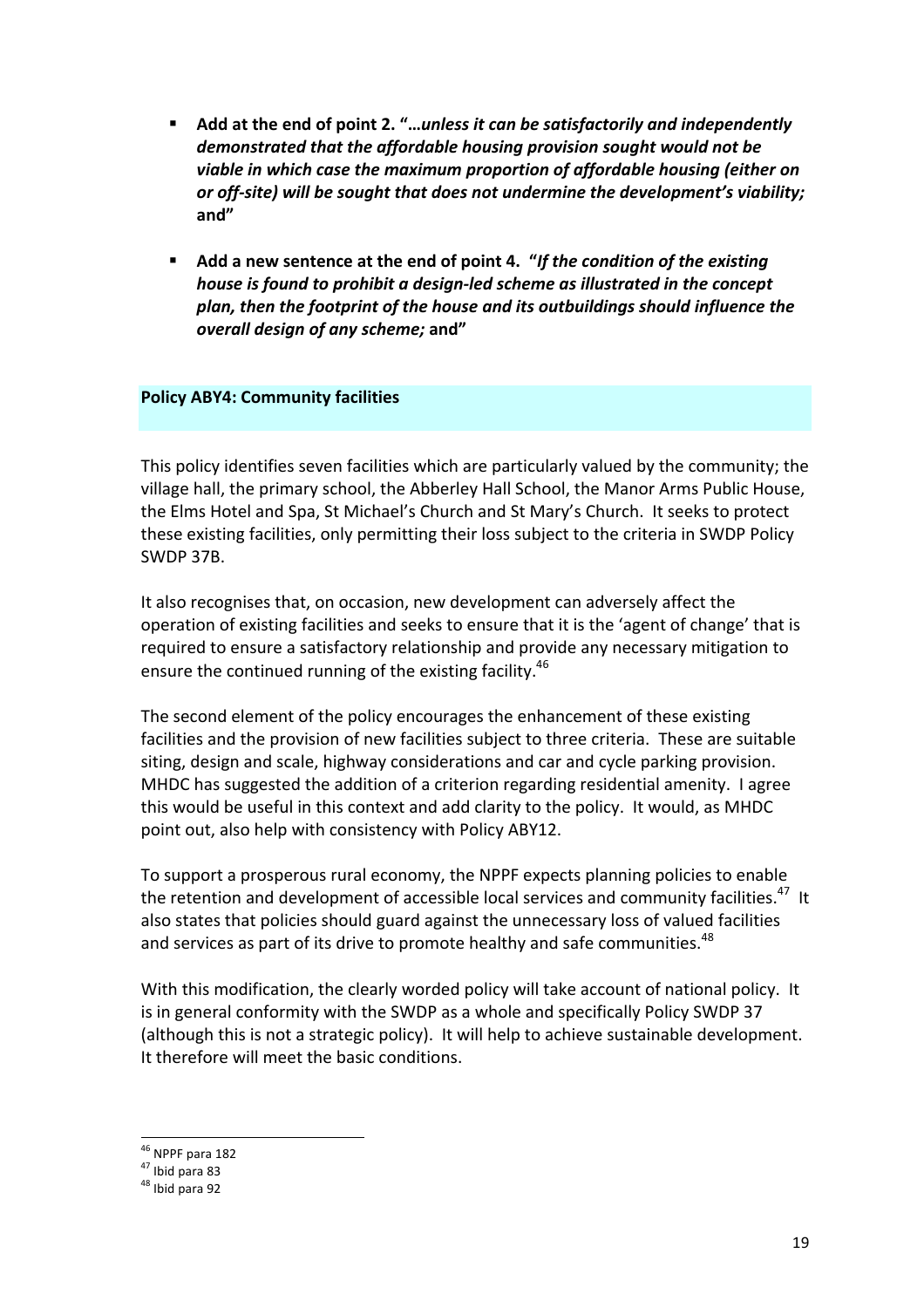**E** Add the word "and" at the end of existing criterion 3. of the policy and add a new criterion 4. that reads: "there will be no significant harmful impacts on *residential amenity.***"**

#### **6. Natural environment**

#### **Policy ABY5: Landscape character**

The NPPF<sup>49</sup> is clear that planning policies should contribute to and enhance the natural and local environment including through the protection of valued landscape and the intrinsic character and beauty of the countryside.

The Plan explains that the Plan area falls within the Teme Valley National Character Area characterised by dispersed settlements, small villages, timber framed buildings, hop yards, kilns and cider houses and highlights the Abberley Hills as a conspicuous landscape feature. On lower land, there is undulating landscape with mixed agriculture.

The Worcestershire Landscape Character Assessment (LCA) identified four landscape types in the Plan area, the majority of which is identified as timbered plateau farmlands.

This policy requires development proposals to take account of the characteristics and guidelines for the landscape type in the LCA and take every available opportunity to enhance the landscape type.

It seems to me that the Plan area contains a number of identifiable landscape types and this policy will ensure that the overall character is considered as part of development proposals and encourage opportunities to conserve and restore key characteristics.

The policy is clearly worded. It has regard to the NPPF, is in general conformity with SWDP Policy SWDP 25 in particular which requires development proposals to show they have taken the latest LCA into account, that development is appropriate to its setting and that the primary characteristics and important features have been conserved and, where appropriate, enhanced. It will help to achieve sustainable development. It therefore meets the basic conditions and no modifications are recommended except to clarify the reference to the LCA and to future proof this reference.

Change paragraph 1. of the policy to read: "the characteristics and guidelines for the Landscape Type of the proposed site, as defined in the *latest Landscape* **Character** Assessment..." [retain remainder of existing paragraph as is]

 $49$  NPPF para 170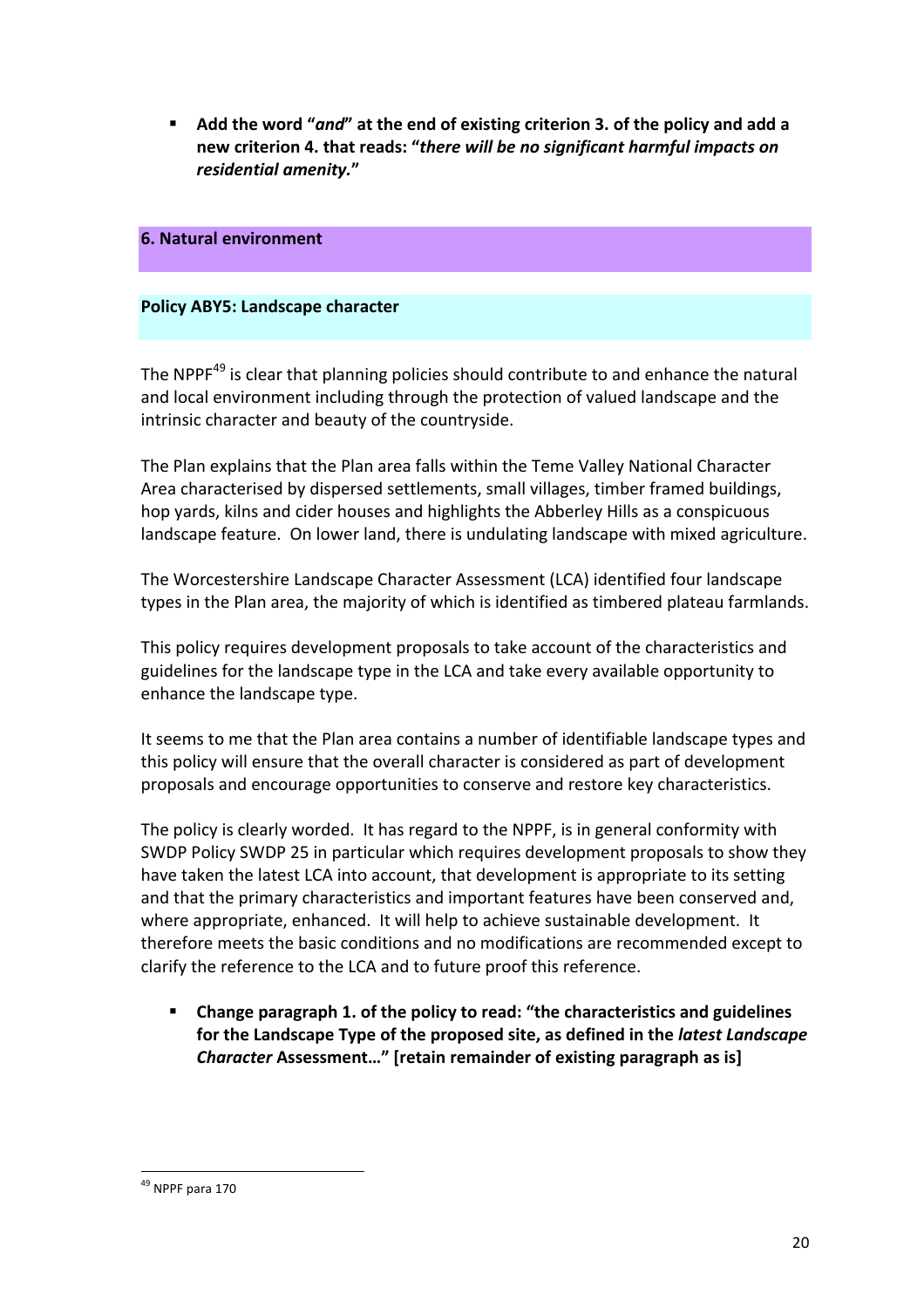#### **Policy ABY6: Key views**

The Plan explains that there are many views valued by the local community. This policy identifies 10 key views which are shown on Plan 5 and the Plan contains a photograph of each view.

The wording of the policy is, I feel, open to some interpretation as it refers to substantial harm and this may lead to confusion and disagreement about what that might constitute. The wording of the policy does not prevent any development per se. I consider a preferred wording, building on this approach, would be to ensure development does not have a detrimental impact on the key features of any view. This would also reflect SWDP Policy SWDP 25 which refers to primary characteristics and important features.

The position of Key View 8 on Plan 5 needs to be repositioned further south along Clows Top Road, closer to its junction with the A443 to reflect the photograph on page 25 of the Plan. In addition the text in Table 1 needs to be corrected to reflect this.

With these modifications, the policy will take account of national policy and guidance in recognising the intrinsic character and beauty of the countryside and promoting and reinforcing local distinctiveness.<sup>50</sup> It will be in general conformity with, and add a local layer of detail to the SWDP as a whole and Policy SWDP 25 in particular (whilst recognising this is not a strategic policy). It will help to achieve sustainable development. 

- Change the policy to read: "To be supported, development proposals must demonstrate that they are sited, designed and of a scale so that they do not *have a detrimental impact on the key features of the Key Views identified in* Table 1 and on Plan 5."
- Substitute "north west" for "...north east..." in KV8 in Table 1 on page 23 of the **Plan**
- **Example 1** Correct the position of KV8 on Plan 5 by showing it further south along Clows Top Road, closer to its junction with the A443

 $50$  NPPF paras 127, 170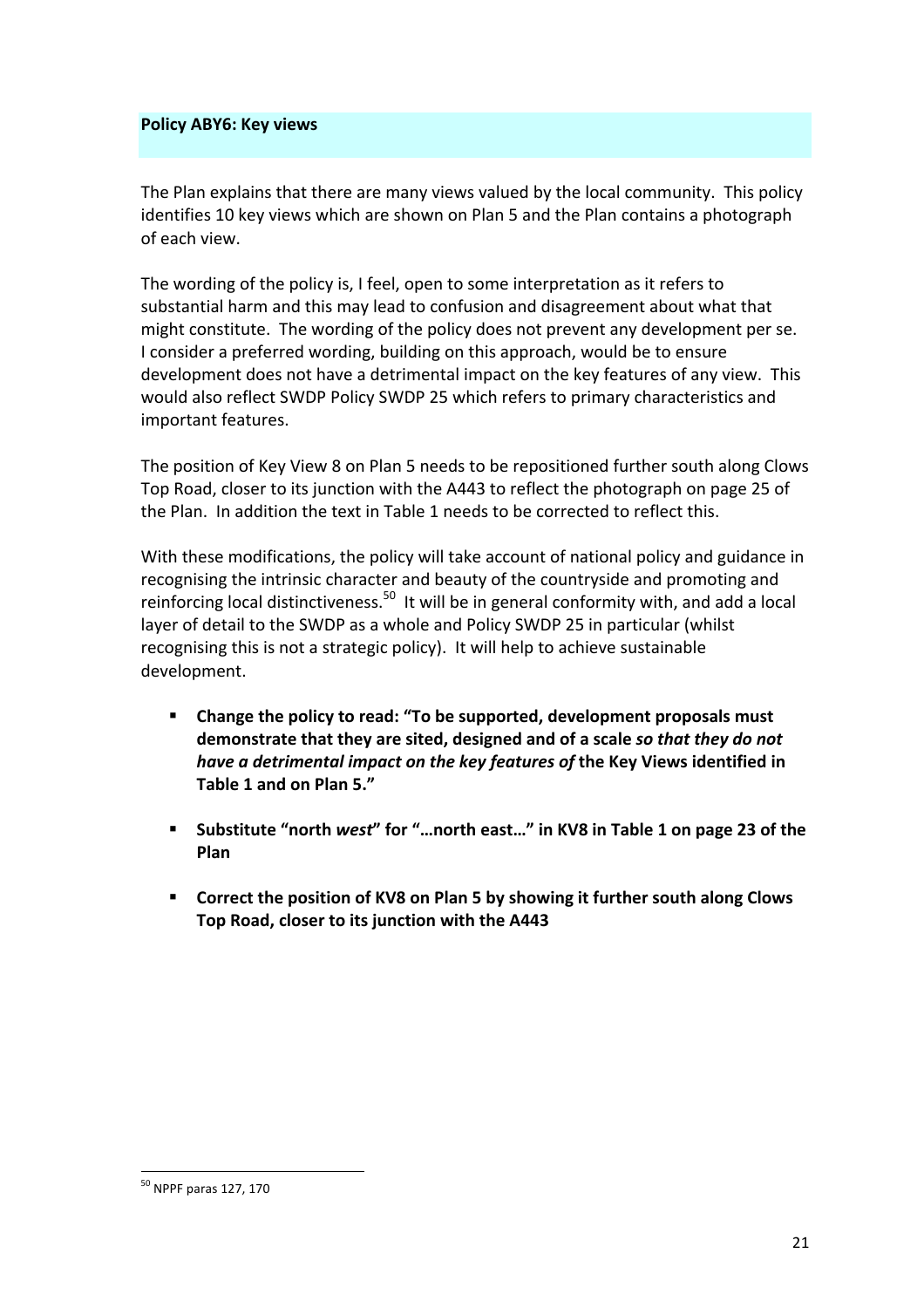#### **Policy ABY7: Biodiversity and geodiversity**

Policy ABY7 lists a number of Local Wildlife Sites, Local Geological Sites and a Grassland Inventory Site. All are shown on Plans 6 or 7.

The policy simply identifies these sites for protection in accordance with SWDP Policy SWDP 22D or its successor. In turn this seeks to prevent development which compromises the favourable condition or conservation status of such sites unless the need for and the benefits of the development outweigh the loss.

Whilst the policy does not add anything to District level policy, and of course duplication between plans should be avoided, it does identify the local sites pertinent to the Plan area and shows them on a map. I consider this then to be a local expression of the District level policy adding a local layer of helpful detail.

However, the policy refers to sites "immediately adjoining" the Plan area. Whilst I appreciate that development within the Plan area may affect these sites which lie outside the Plan area, the Plan can only deal with the Plan area. A modification is therefore made to delete these references.

The NPPF $<sup>51</sup>$  is clear that planning policies should contribute to and enhance the natural</sup> and local environment in a manner commensurate with the status of sites, including through minimising impacts on biodiversity and providing net gains. Policy ABY7 has regard to this stance. It is in general conformity with SWDP Policy SWDP 22 in particular and will help to achieve sustainable development. With the modifications put forward, the policy will meet the basic conditions.

- Delete the words "or immediately adjoining" from the first sentence of the **policy**
- Delete the two Local Geological Sites (Abberley Hall East and Shavers End) which do not wholly or partly fall within the Plan area from the policy
- **E** Change the wording of paragraph 6.13 on page 27 of the Plan to read: "There are *five* Local Geological Sites within the Neighbourhood Area, listed for their scientific and educational value (*Abberley Village Quarry is* also designated for *its* historical value). Two sites, Abberley Hall east and Shavers End also adjoin *the Plan area.* It is possible that development within the Plan area may *compromise their favourable condition and this should be noted by* developers." [retain existing bullet point list but remove the sites which **adjoin the Plan area]**
- Amend Plan 7 to remove the two Local Geological Sites (Abberley Hall East and Shavers End) which do not wholly or partly fall within the Plan area

 $51$  Ibid para 170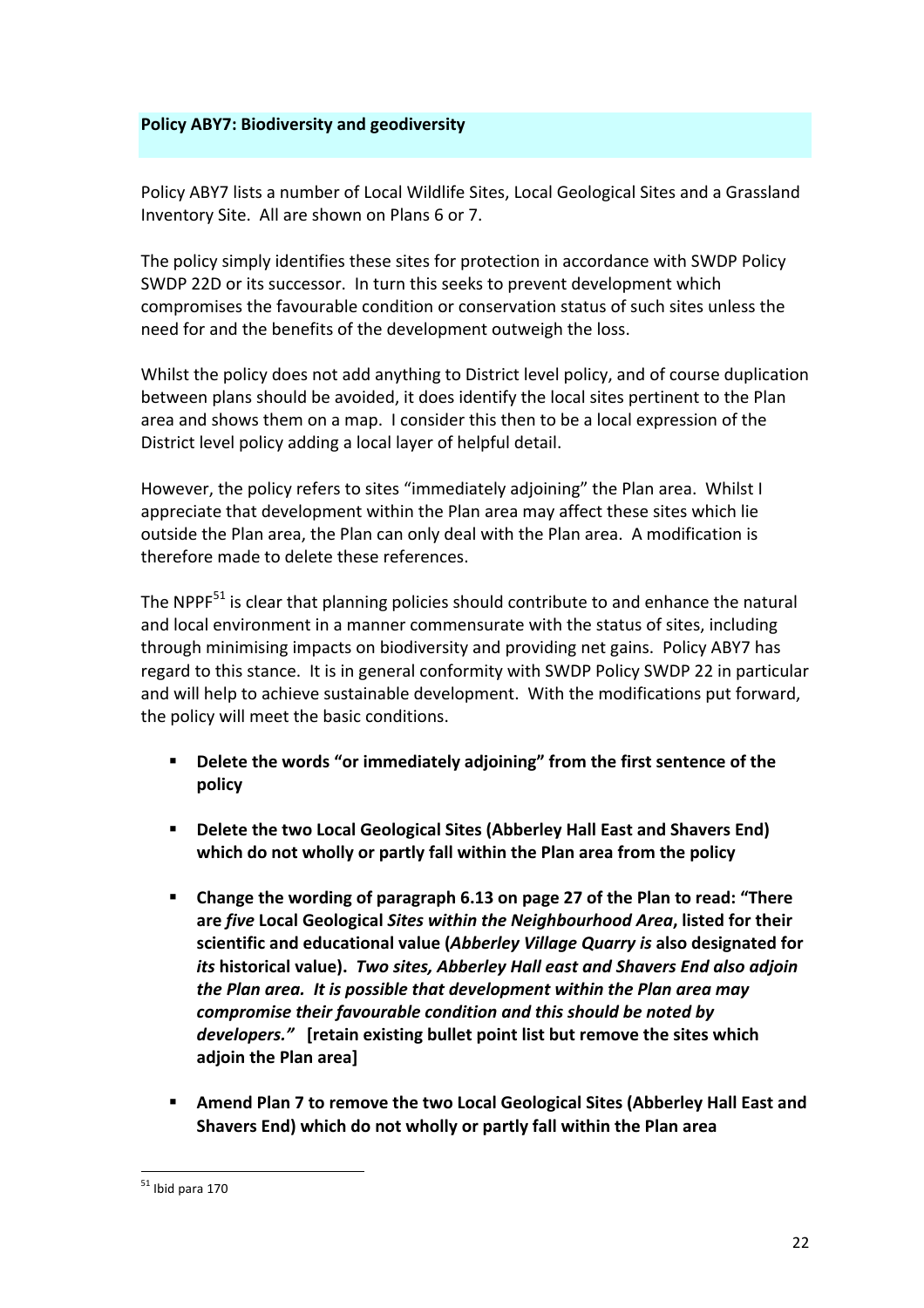#### **Policy ABY8: Local Green Spaces**

Six areas of Local Green Space (LGS) are proposed. All are shown on Plan 8.

The NPPF explains that LGSs are green areas of particular importance to local communities.<sup>52</sup>

The designation of LGSs should be consistent with the local planning of sustainable development and complement investment in sufficient homes, jobs and other essential services.<sup>53</sup> It is only possible to designate LGSs when a plan is prepared or updated and LGSs should be capable of enduring beyond the end of the plan period.<sup>54</sup> The NPPF sets out three criteria for green spaces.<sup>55</sup> Further guidance about LGSs is given in PPG. A Local Green Space Assessment has been undertaken and is included in the Plan at Appendix B. 

- **1.** St Mary's Churchyard is valued for its role in the life of the community, as well as for its tranquility and amenity. It falls within the Conservation Area.
- **2.** Abberley Village Green comprises amenity grassland, woodland and contains seating and a picnic area. It is used for recreation including walking with a footpath linking the Village to St Mary's Church as well as being valued for its tranquility. It partly falls within the Conservation Area.
- **3. St Michael's Churchyard** is valued for its role in the life of the community as well as for its tranquility and amenity. It also has historic value. It falls within the Conservation Area.
- **4.** Village Hall green space are the areas around the Village Hall valued for their landscaping, amenity and recreational value.
- **5.** Rosedale, Abberley Common comprises two parcels of land at the entrance to Rosedale valued for their landscape and visual amenity.
- **6.** Abberley Parish Quarry is a Local Geological Site subject of an earlier policy, Policy ABY7. It is valued for its local historic significance as it provided stone for local construction. As well as being a Local Geological Site it is included within an area of Priority Habitat Inventory. It is also valued for its scientific and educational role.

In my view, all of the proposed LGSs meet the criteria in the NPPF satisfactorily. All are demonstrably important to the local community, all are capable of enduring beyond the Plan period, all meet the criteria in paragraph 100 of the NPPF and their designation is consistent with the local planning of sustainable development and investment in

<sup>&</sup>lt;sup>52</sup> NPPF para 99<br><sup>53</sup> Ibid<br><sup>54</sup> Ibid<br><sup>55</sup> Ibid para 100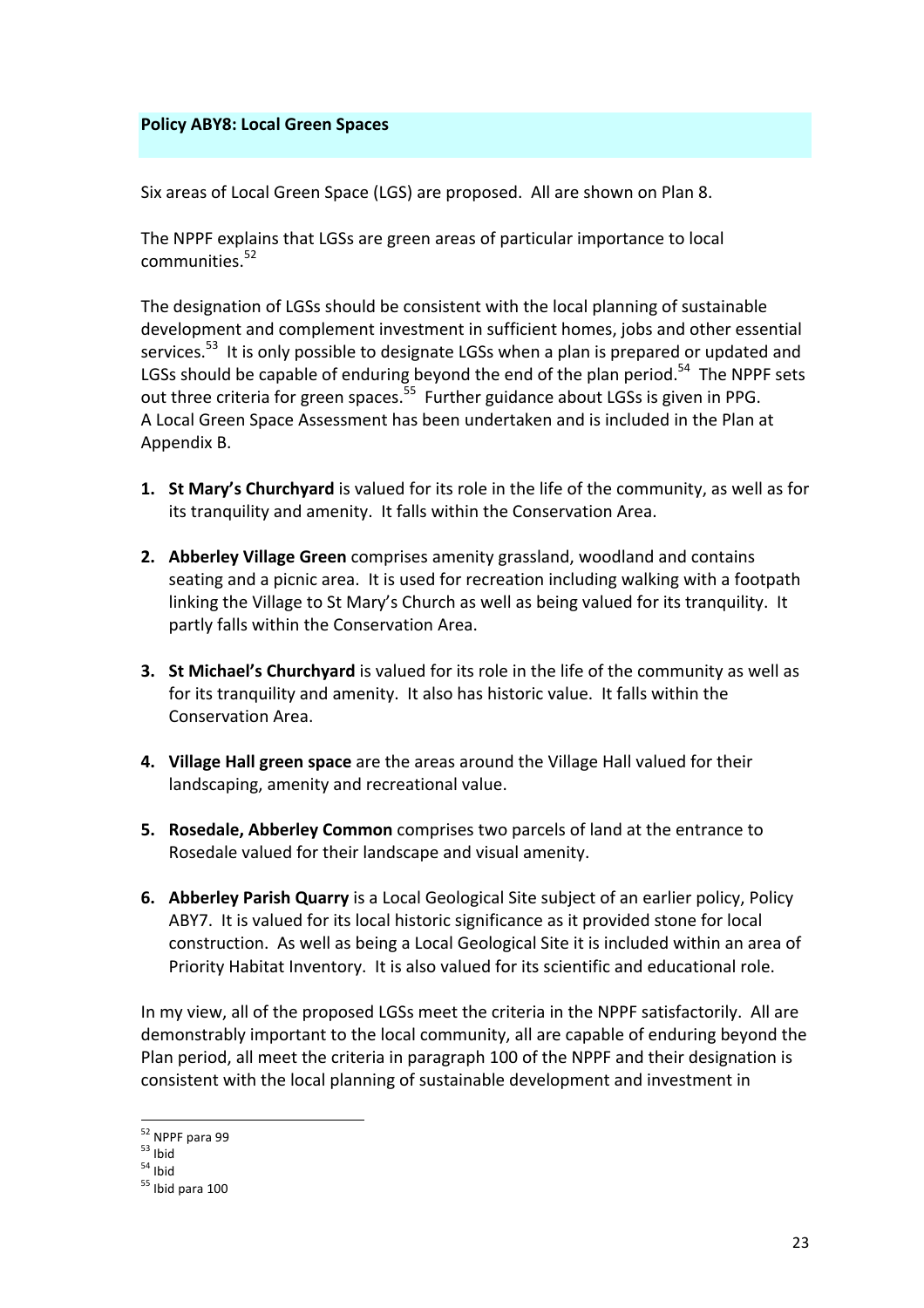sufficient homes, jobs and other essential services given the housing figures for this local area and other policies in the development plan and this Plan.

Some of the proposed LGSs also fall within the Conservation Area; St Mary's Churchyard, St Michael's Churchyard and part of Abberley Village Green. I have considered whether there is any additional local benefit to be gained from designation as a LGS as advised by PPG.<sup>56</sup> I consider that different types of designation achieve different purposes. The LGS designation expresses the areas of particular significance and importance to the local community and therefore there is added local benefit.

Turning now to the wording of the policy, the proposed LGSs are referred to and crossreferenced to Plan 8. The next element in setting out what development might be permitted, should take account of and be consistent with the NPPF which explains the management of development in LGSs should be consistent with that in the Green Belt.<sup>57</sup> Therefore the policy needs modification to ensure that it takes account of national policy and is clear.

With this modification, the policy will meet the basic conditions.

Amend the second paragraph of the policy to read: "*Development in the Local Green Spaces will be consistent with national policy for Green Belts."*

#### **7. Built environment**

#### **Policy ABY9: Building design**

The NPPF states that good design is a key aspect of sustainable development, creates better places in which to live and work and helps make development acceptable to communities<sup>58</sup>

It continues that neighbourhood plans can play an important role in identifying the special qualities of an area and explaining how this should be reflected in development.<sup>59</sup> It refers to design guides and codes to help provide a framework for creating distinctive places with a high and consistent quality of development.  $60<sup>o</sup>$ 

It continues that planning policies should ensure developments function well and add to the overall quality of the area, are visually attractive, are sympathetic to local character and history whilst not preventing change or innovation, establish or maintain a strong sense of place and optimise site potential. $61$ 

<sup>&</sup>lt;sup>56</sup> PPG para 011 ref id 37-011-20140306<br><sup>57</sup> NPPF para 101<br><sup>58</sup> NPPF para 124<br><sup>59</sup> Ibid para 125<br><sup>60</sup> Ibid para 126<br><sup>61</sup> Ibid para 127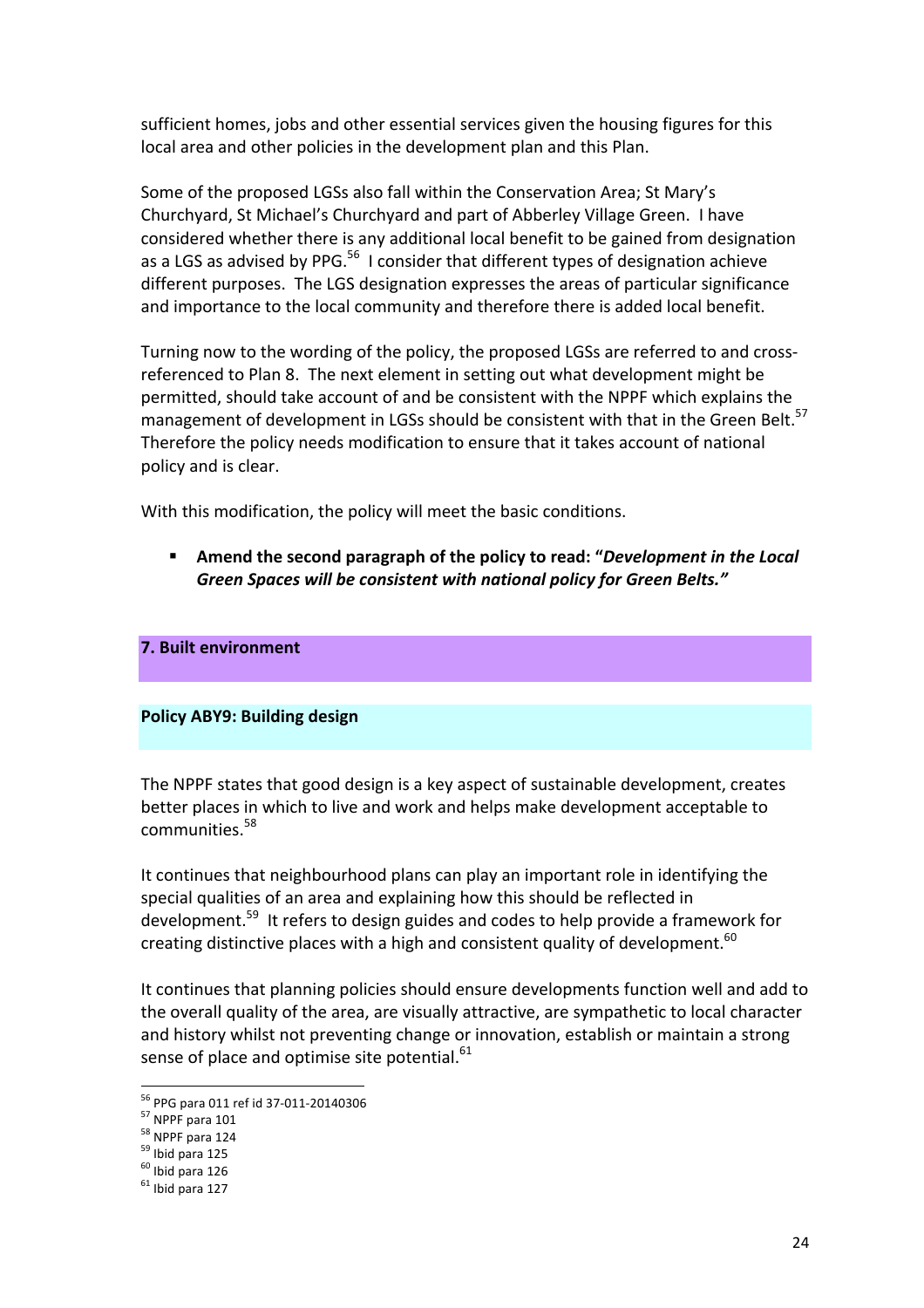Policy ABY9 is a relatively long policy with numerous and varied criteria covering a wide range of issues. In essence, the policy seeks to deliver locally distinctive development of a high quality that protects, reflects and enhances local character leading on from SWDP Policy SWDP 21 and also recognising the Worcestershire Partnership Climate Change Strategy.

It refers to the Abberley Design Guide. The supporting text explains that the objective is "to take inspiration from the context to form a contemporary approach which is in harmony with the surroundings and local vernacular".<sup>62</sup>

The second criterion of the policy refers to sustainability measures. The NPPF indicates that any local requirements for the sustainability of buildings should reflect the Government's policy for national technical standards.<sup>63</sup>

The Government introduced national technical standards for housing in 2015. A Written Ministerial Statement (WMS) $^{64}$  explains that neighbourhood plans should not set out any additional local technical standards or requirements relating to the construction, internal layout or performance of new dwellings. The WMS also states that neighbourhood plans should not be used to apply the national technical standard. This is echoed in PPG. $^{65}$  The policy applies to all new development not just housing.

This part of the policy seeks the incorporation of sustainability measures and compliance with Building Regulations as well as setting out water efficiency targets. I note this latter issue had been suggested by Severn Trent Water in their response to the pre-submission plan.<sup>66</sup> Three modifications are therefore made to address these concerns as this part of the policy does not have regard to national policy and guidance.

MHDC also point out that not all developments can promote walking and cycling as is put forward in criterion 3.. This would be the case, for example, in relation to minor household extensions and so a modification is made to clarify this.

The other criteria are clearly aimed at encouraging development of a high standard appropriate to this area.

With these modifications, the policy seems to me to reflect national policy by taking a locally distinctive approach and adding a local level of detail to SWDP policies and Policy SWDP 21 in particular. This in turn will help to achieve sustainable development. It will therefore meet the basic conditions.

In criterion 2 of the policy, delete the phrase "...(particularly for affordable and shared ownership homes)..." and the two sentences that begin "All new

<sup>&</sup>lt;sup>62</sup> The Plan para 7.8 on page 35<br><sup>63</sup> NPPF para 150<br><sup>64</sup> Written Ministerial Statement 25 March 2015<br><sup>65</sup> PPG para 001 ref id 56-001-20150327<br><sup>66</sup> Consultation Statement page 26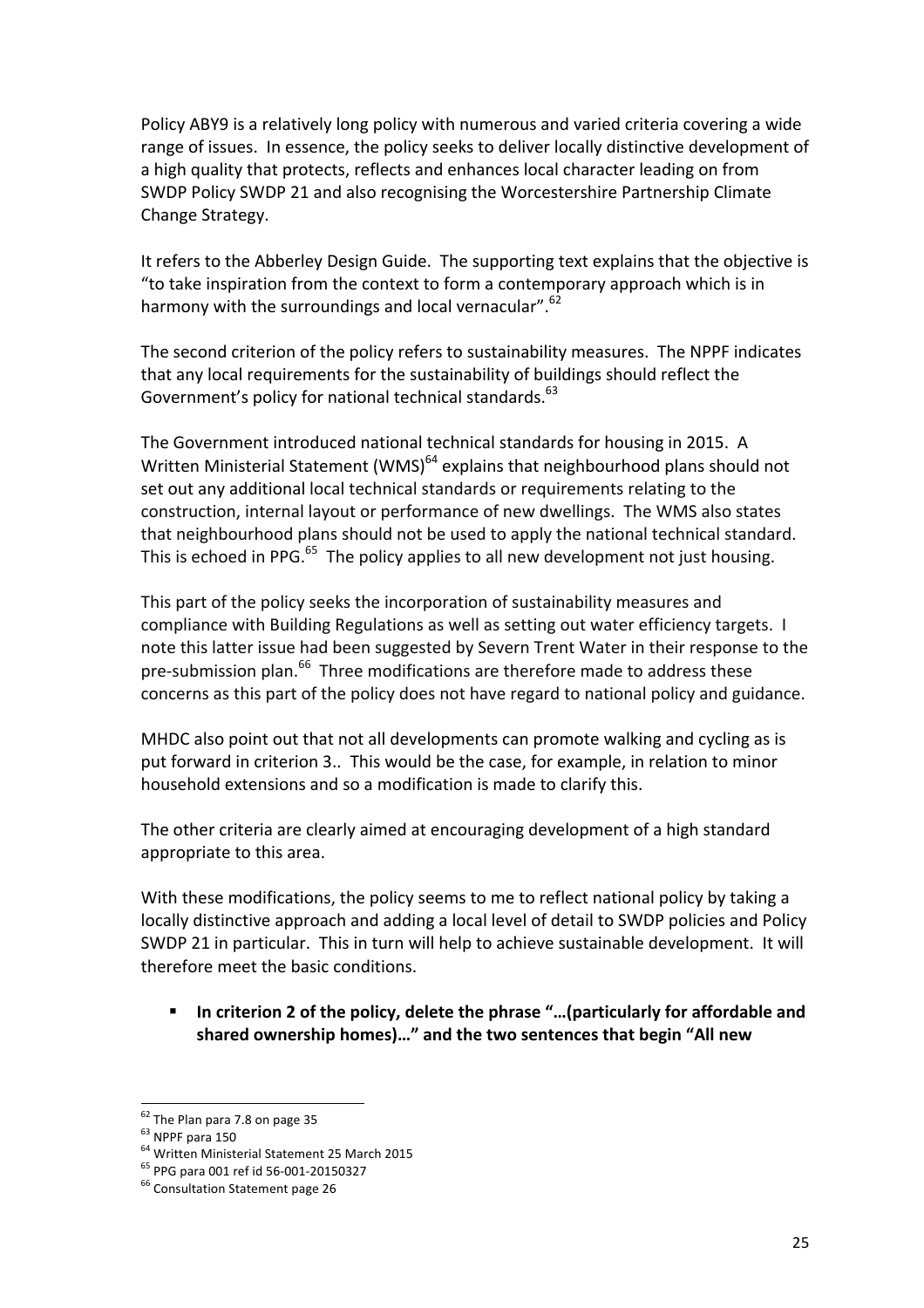housing should achieve the highest standards..." and "The estimated **consumption…"** 

Change the last part of criterion 3. to read: "...and take every available *opportunity to promote* walking and cycling; and"

#### **Policy ABY10: Abberley Conservation Area**

The Plan explains that the Conservation Area (CA) was designated in 1975 and is shown on Plan 9 in the Plan. An Appraisal and Management Strategy was produced in 2010. The CA comprises a small hamlet.

Drawing on the Appraisal and Management Strategy, Policy ABY10 sets out particular criteria on how development proposals will be assessed to help ensure that the character or appearance of the CA is preserved or enhanced.

The NPPF is clear that heritage assets are an irreplaceable resource and should be conserved in a manner appropriate to their significance.<sup>67</sup> It continues<sup>68</sup> that great weight should be given to the assets' conservation when considering the impact of development on the significance of the asset.

The NPPF distinguishes between designated heritage assets and non-designated heritage assets outlining different approaches. CAs are designated heritage assets.

This policy sets out a positive strategy for the conservation and enjoyment of the historic environment in line with the NPPF.<sup>69</sup> It is in general conformity with the SWDP and Policy SWDP 24 in particular (although this is not a strategic policy). It will help to achieve sustainable development. The policy therefore meets the basic conditions and no modifications to the policy are recommended.

MHDC refer to a subheading section of this part of the Plan which refers to nondesignated heritage assets. There is a concern that the two paragraphs and bullet point list of buildings and structures identified could have a confusing status. To help with clarity, I recommend a number of modifications which are largely presentational.

- **Example 2** Create a new section for paragraphs 7.19 and 7.20 with a heading "Nondesignated Heritage Assets" to match other headings in the chapter, see for **example Building Design**
- **E** Change the order of existing paragraphs 7.20 and 7.19 so that existing **paragraph 7.20 becomes paragraph 7.19**

 $67$  NPPF para 184<br> $68$  Ibid para 193<br> $69$  Ibid para 185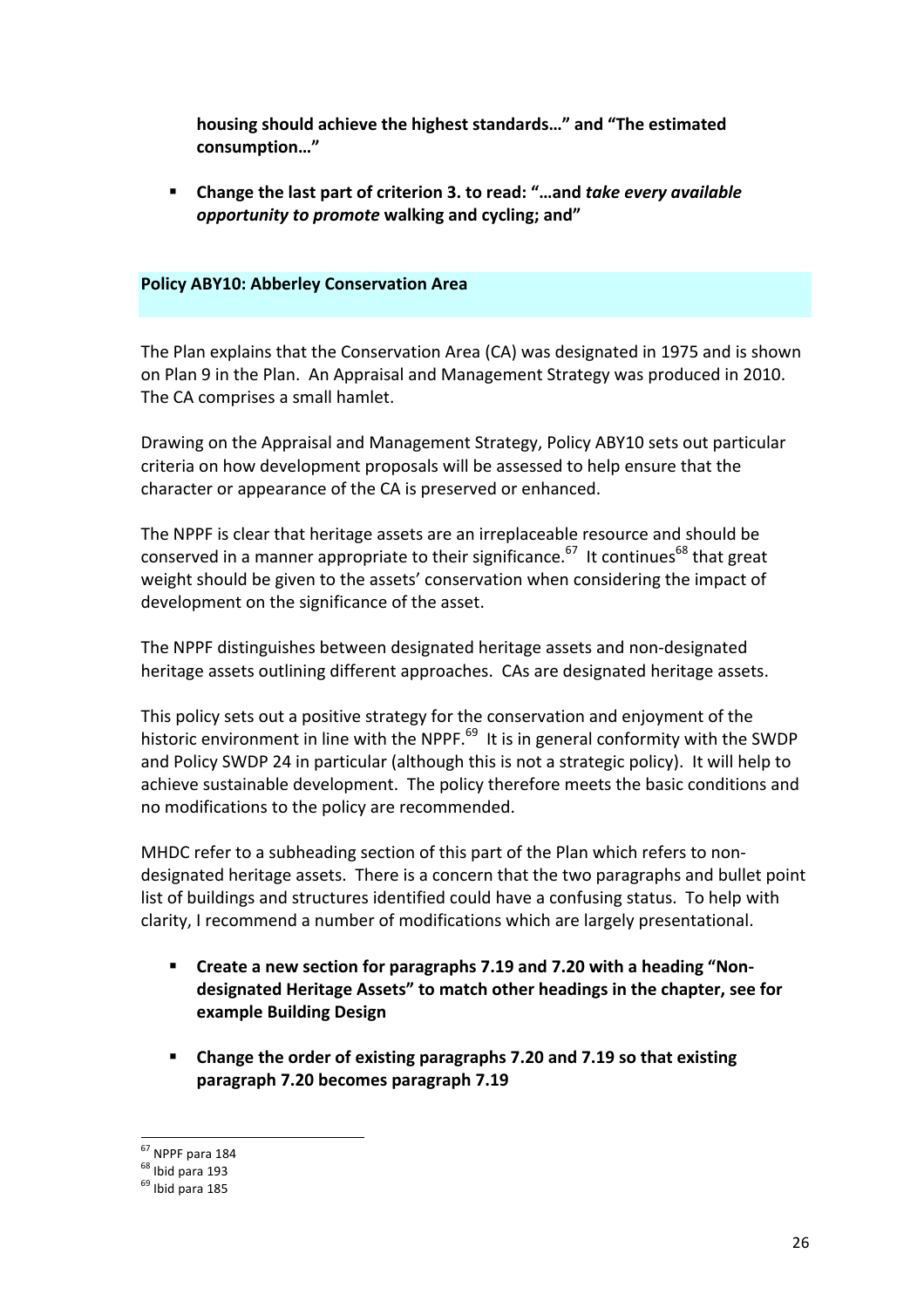**8. Economy**

#### **Policy ABY11: Employment and farm diversification**

Policy ABY11 supports development that promotes employment uses and farm diversification subject to their impact on character, highway safety and amenity.

The Plan recognises there are a variety of employment opportunities with existing businesses, but that the Plan area is predominantly rural in nature.

The policy reflects the NPPF's drive to build a strong, competitive economy<sup>70</sup> and to support the sustainable growth and expansion of all types of businesses in rural areas including through the diversification of agricultural businesses.<sup>71</sup>

It is in general conformity with the strategic policies and in particular Policy SWDP 12.

It contributes towards the economic role of achieving sustainable development. It therefore meets the basic conditions. It is not necessary to recommend any modifications to it.

#### **Policy ABY12: Local retail and other services**

This policy supports the expansion of retail and other services subject to a number of criteria. These include the scale, location, effect on amenity and parking. The use of existing buildings is preferred to new build and development is encouraged to focus on Abberley Common.

The NPPF is clear that planning policies should help create the conditions in which businesses can invest, expand and adapt.<sup>72</sup> The sustainable growth and expansion of all types of businesses in rural areas is supported including through conversion and welldesigned new buildings.<sup>73</sup> The retention and development of accessible local services and facilities should be enabled.<sup>74</sup> In addition, the NPPF is clear that the provision of local services should be planned for positively to enhance the sustainability of communities.<sup>75</sup>

The policy is a local expression of this and takes account of national policy. It reflects Policy SWDP 10 in particular. It contributes to the achievement of sustainable

<sup>&</sup>lt;sup>70</sup> NPPF para 80<br><sup>71</sup> Ibid para 83<br><sup>72</sup> Ibid para 80<br><sup>73</sup> Ibid para 83<br><sup>74</sup> Ibid<br><sup>75</sup> Ibid para 92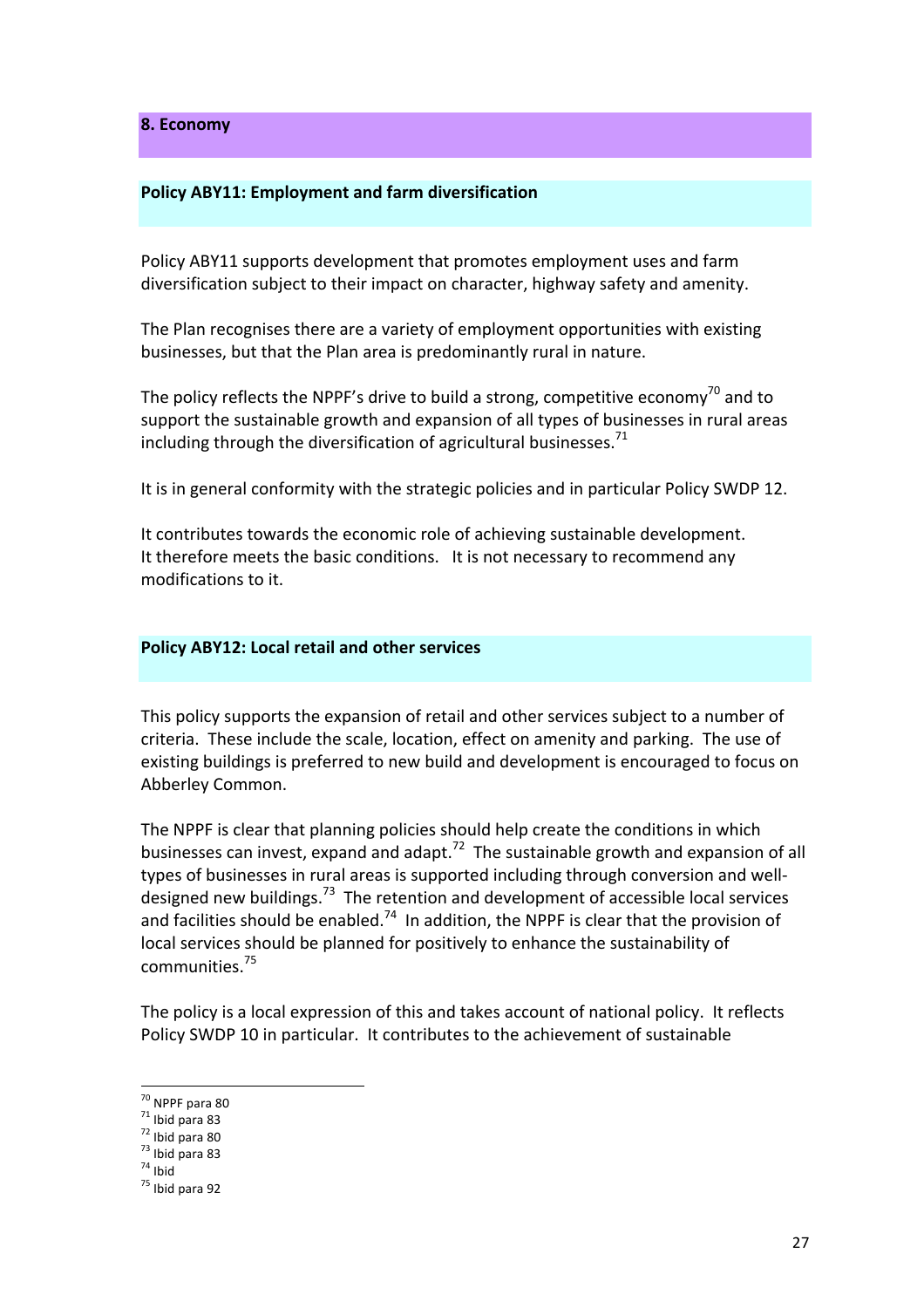development. It therefore meets the basic conditions and no modifications are recommended.

#### **9. Delivering the Neighbourhood Development Plan**

This section helpfully sets out how the Plan will be used.

It also contains a "Community actions" section explaining that these are issues captured during community engagement but are not related to the development and use of land. These are set out clearly in Table 2 on page 43 of the Plan.

#### **Appendices**

Two appendices are attached to the Plan. Appendix A is a list of the evidence base. Appendix B contains information on the proposed Local Green Spaces.

# **8.0 Conclusions and recommendations**

I am satisfied that the Abberley Neighbourhood Development Plan, subject to the modifications I have recommended, meets the basic conditions and the other statutory requirements outlined earlier in this report.

I am therefore pleased to recommend to Malvern Hills District Council that, subject to the modifications proposed in this report, the Abberley Neighbourhood Development Plan can proceed to a referendum.

Following on from that, I am required to consider whether the referendum area should be extended beyond the Neighbourhood Plan area. I see no reason to alter or extend the Plan area for the purpose of holding a referendum and no representations have been made that would lead me to reach a different conclusion.

I therefore consider that the Abberley Neighbourhood Development Plan should proceed to a referendum based on the Abberley Neighbourhood Plan area as approved by Malvern Hills District Council on 28 August 2015.

*Ann Skippers* MRTPI Ann Skippers Planning 16 April 2021